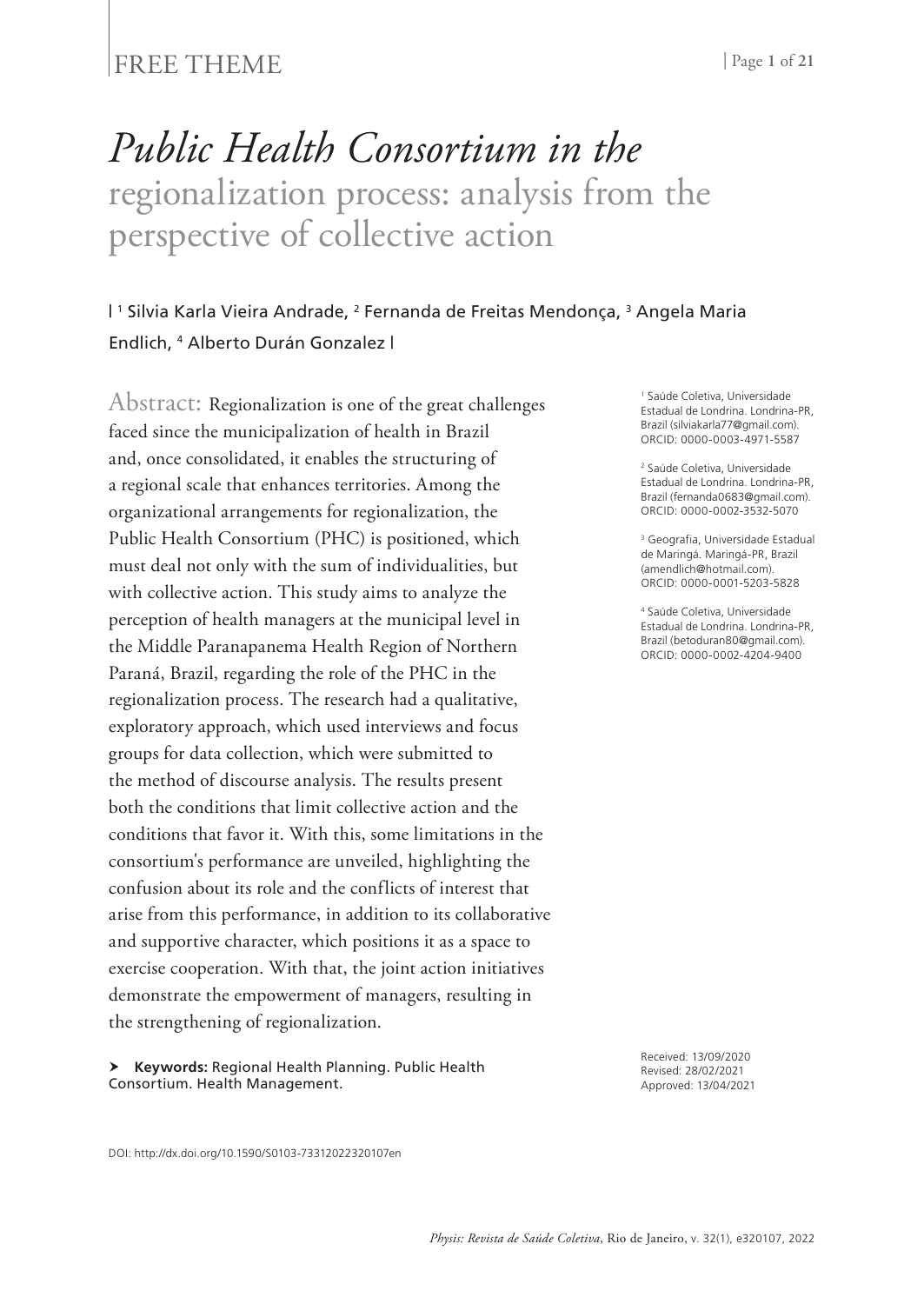### Introduction

In view of the redemocratization in the country, in view of the Health Reform Movement and the advent of the Unified Health System (SUS), a new conformation in health management is proposed, so that the municipal entity is responsible for consolidating the reform proposals (BRAZIL, 2011). With this, the burden of municipal management points to the exhaustion of individual initiatives of the municipalities and to the need to consolidate regionalization.

Regionalization is one of the biggest challenges faced by the SUS since the municipalization of health in Brazil, and for its consolidation advances in the relationships between entities in the management spheres are needed. Considering the relevance of the federative relationship for the SUS and the emergence of several initiatives of federative arrangements, the Public Health Consortia (PHC) are shown as an institutional arrangement to be considered with regard to strengthening regionalization (CARLOS; TREVAS, 2013).

There is evidence in the scientific literature that PHC promoted an increase in efficiency and quality, above all, in specialized services (PEIXOTO, 2000; GONTIJO et al., 1994). Another study points out that the PHC technically contributes to the municipalities in terms of solving problems without the municipality losing its autonomy (VAZ, 1997). In addition, other research highlights the role of the PHC as a promoter of economic development, optimization of resources, fixation of the population in small localities and reduction of regional inequalities, promoted through the federative conjugation of efforts in consortium action (ENDLICH, 2017; MENDONÇA ; ANDRADE, 2018; LIMA, 2000).

Considering the notes brought by the literature and the need to find advance strategies for the regionalization process, which allows structuring a regional scale that enhances territories, it is important to analyze the role of the PHC, based on the reflection on its history in Brazilian federalism and in SUS regulations. Furthermore, as Paraná is one of the states with the longest tradition of organizing consortia, it is important to understand how the PHC works to enhance this process of regional strengthening. Thus, this study aimed to analyze the perception of health managers at the municipal level in the Middle Paranapanema Health Region of Northern Paraná about the role of the PHC in the regionalization process.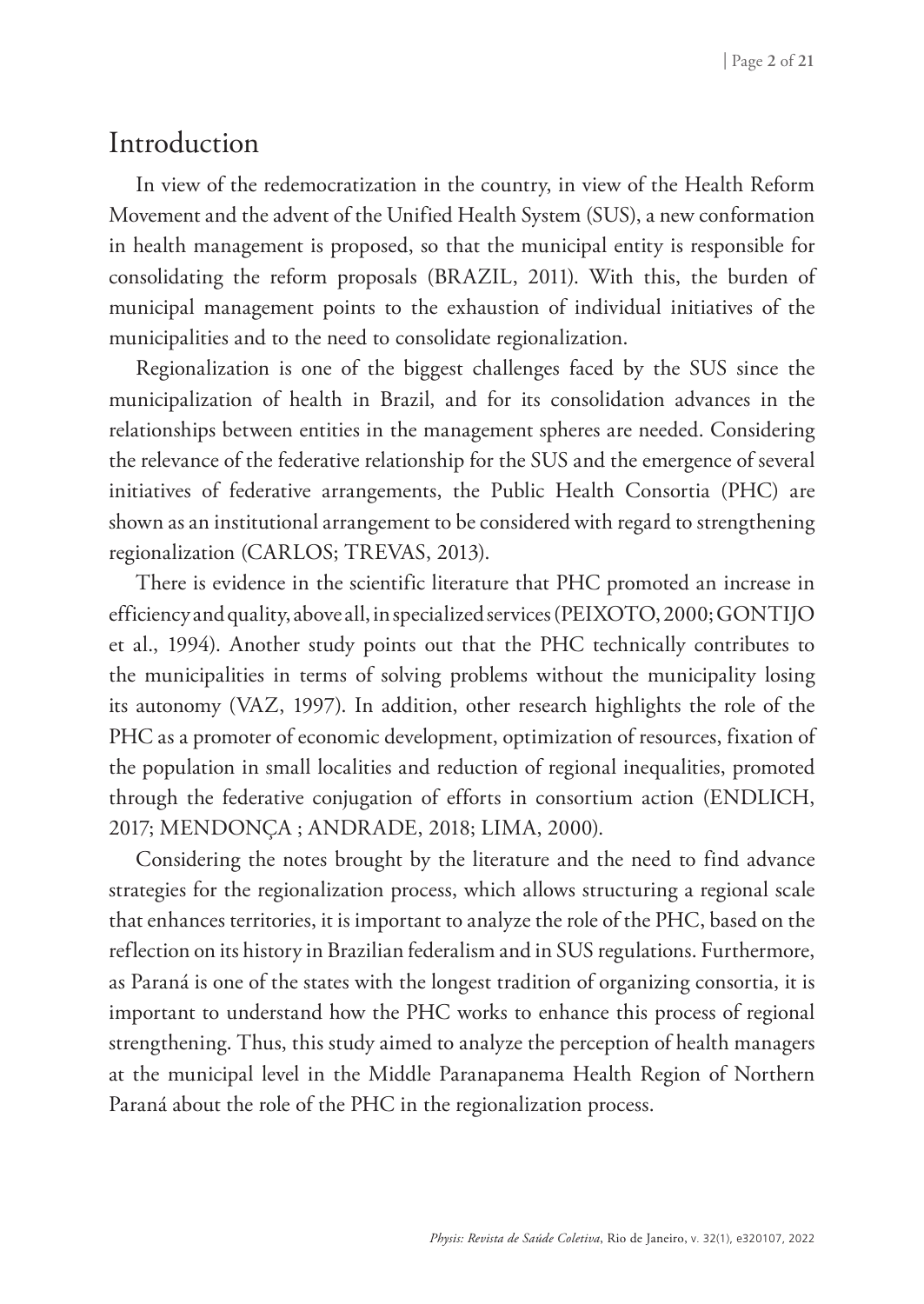## Theoretical Reference

The theoretical basis for the discussion of this research topic is supported by the history of federalism in Brazil and, more recently, by the SUS, on the one hand, and on the other, in the concept of collective action (CA), which supports reflections on the role of consortia facing the challenges for regionalization.

#### **The public health consortium in Brazilian federalism and the SUS**

The consortium action takes part in the history of federalism in Brazil, being wagered in the first Federal Constitution (CF) of 1891 as contracts between entities. In 1934, the 2nd FC did not promote federative cooperation, as pointed out by Losada (apud SILVEIRA, 2002). The Federal Constitution of 1937 maintained federalism only in name (LOSADA, 2008) and provided for consortia as legal entities under public law. The 5th CF, of 1967, establishes that the consortia are mere collaboration pacts, without legal personality. In the 1980s, the first PHC appeared in Brazil and the 6th Federal Constitution (CF/1988) recognized municipalities and states as federative entities, placing them in the scope of the SUS: "Art. 241. The Union, the States, the Federal District and the Municipalities shall regulate, by law, public consortia and cooperation agreements between federated entities [...]".

Although introduced to the constitutional text through Constitutional Amendment 19/1998 (BRASIL, 1998) – proposed in 1995 –, the first infraconstitutional elements pointed to consortia. Among them, the Organic Laws of the SUS (BRASIL, 1990a, 1990b) of 1990, reinforce that the municipalities will be able to form consortia for the development of health actions.

In this sense, the Basic Operational Norms, including NOB 01/91, allow the creation of consortia, which values municipal autonomy (PEREIRA, 2009; BRASIL, 1991). NOB 96 points to the organization of the health system, highlighting the risk of atomization of the SUS, when the municipality is led to believe that it should act as autonomously as possible (BRASIL, 1996; FLEURY, 2006), representing a threat to uniqueness of the system. As an antidote to these risks, the regulation sees the need to integrate and modernize municipal systems.

The following year, the Ministry of Health emphasizes the creation of the PHC from the document The Year of Health in Brazil (BRASIL, 1997a) and edits the manual The Consortium and Municipal Management in Health, which points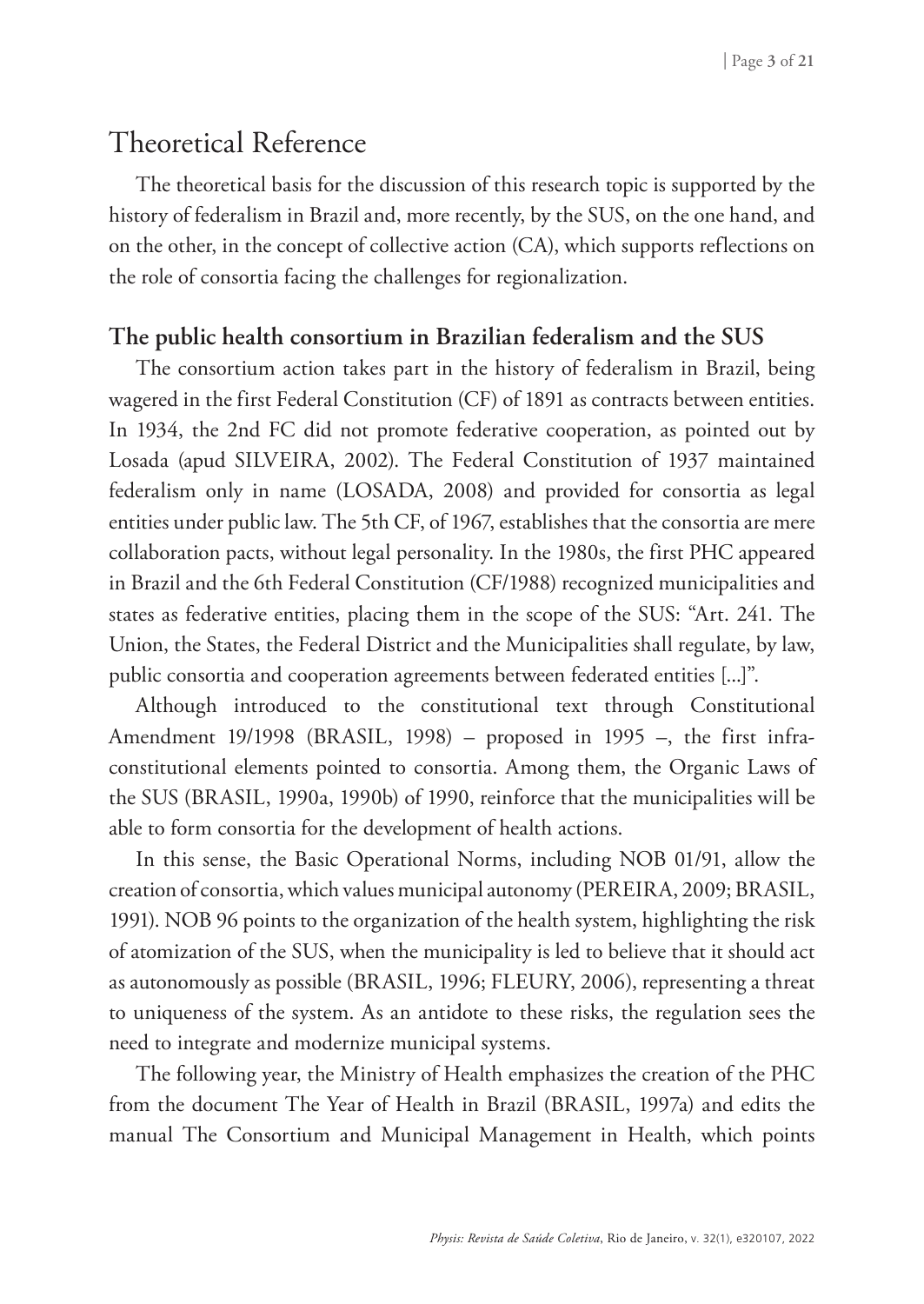to consortia as a tool for articulation between municipal systems, indicating the consortium as an efficient mechanism to encourage municipalities to assume municipal management (BRASIL, 1997b). In the manual:

> Consortium means the [...] union or association of two or more than two entities of the same nature. The consortium is not an end in itself; it is rather an instrument, a means, a way to solve problems or reach common goals. (p. 7).

One of the first documents that instrumentalizes regionalization is the Operational Norm for Health Care (NOAS), published in 2001 and reissued the following year. But the regulation does not mention public consortia. Even so, the municipalities continued to form consortia through administrative associations. With this, the work of the Federative Articulation Committee (CAF) resulted in Federal Law No. 11.107/2005, known as the Public Consortia Law (LCP), which conceptualizes public consortia as institutional arrangements for federative cooperation and coordination (BRASIL, 2005).

The LCP, regulated by Federal Decree No. 6107/2007, established that the public consortium is voluntary and deals with instruments for the practice of inter-municipal cooperation (LACZYNSKI; ABRUCIO, 2013). In addition, they establish the routines for the constitution of public consortia through the protocol of intentions approved by the Legislative Chamber of the respective entities, including: the object of the consortium, the method of apportionment, the purpose, area of operation, legal personality, among others, which will constitute the consortium contract. In the meantime, the Pact for Health (PS), published in 2006, is presented as a set of reforms and proposes innovations (BRASIL, 2006), contemplating the PHC in a restricted way to its monitoring process, identified as a task of the States.

Despite the innovations, there were still difficulties that prevented the use of consortia with the necessary legal certainty. Therefore, the Law on Consortia and the decree that regulates it play an important role in the historical context of the consortium action in Brazil, as they adapt the legislation to the reality of cooperative federalism (FONSECA, 2013). However, there were still gaps in the regionalization process and Federal Decree No. 7,508/2011, which regulates Federal Law No. 8.080/1990 and presents instruments for shared and solidary management, is published (CARVAHO et al., 2017).

Although the decree establishes the Regional Inter-Management Commission (RIC) for articulation at the regional level, the PHC were not included in the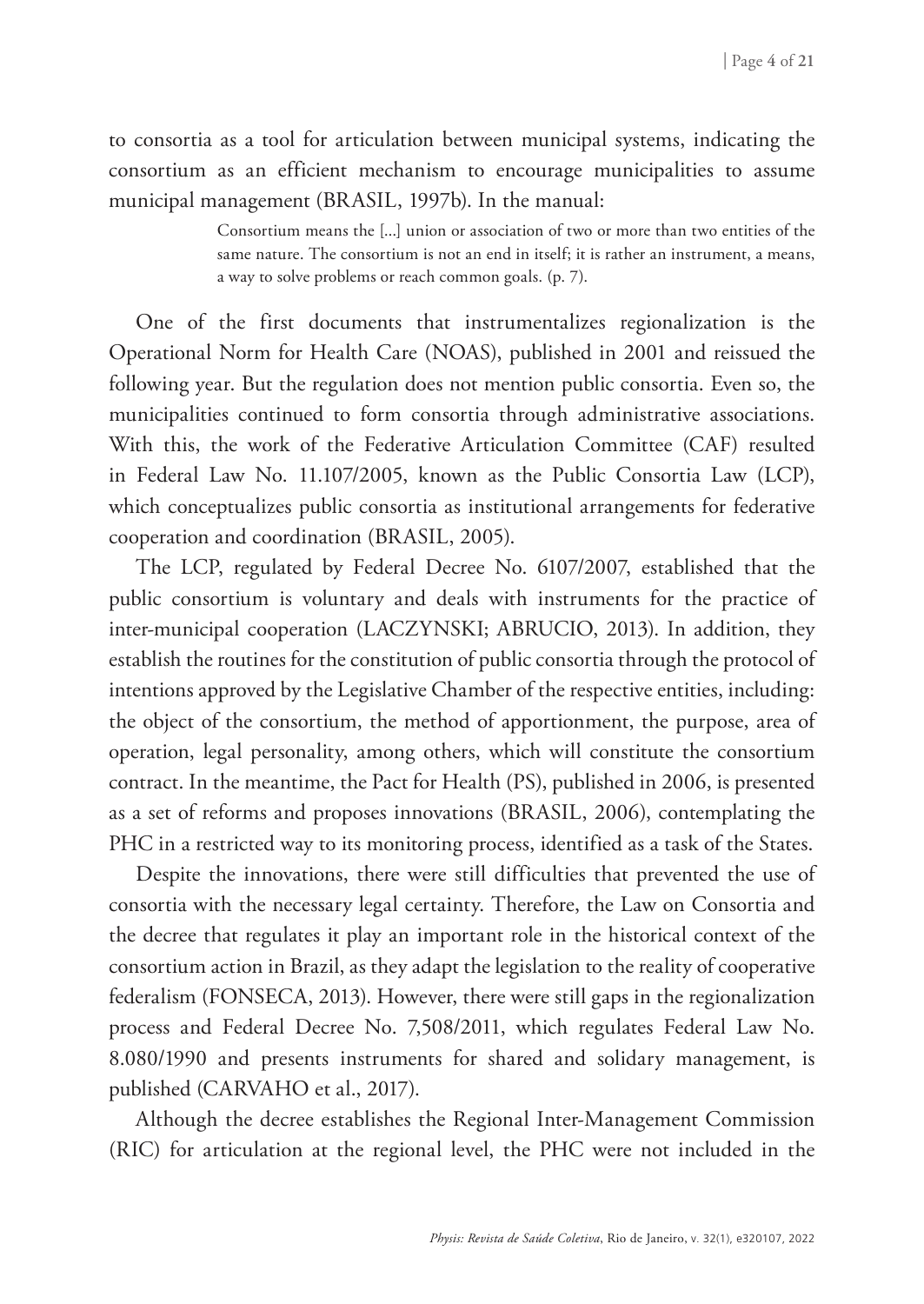context of support to management in this space, making it difficult to organize strategies and actions through consortia. On the other hand, studies showed evidence that, from the PHC, there was an increase in the efficiency and quality of specialized services (PEIXOTO, 2000; GONTIJO et al., 1994). Complementarily, consortia are administrative and political resources, as they increase the capacity of a group of municipalities to present solutions to common problems, without losing their autonomy (VAZ, 1997).

In addition, consortia are promoters of economic development, with optimization of resources and the consequent fixation of populations in small locations, providing quality of life for people (ENDLICH, 2017; MENDONÇA; ANDRADE, 2018). Another positive aspect is the reduction of regional inequalities, promoted through the federative conjugation of efforts in consortium action (LIMA, 2000). The results of the implementation of the PHC in the practice of the federative relationship enabled new roles for the municipalities, enhancing the political strength and technical capacity of these managers (ENDLICH, 2017).

In Brazil, in 2015, there were 3,691 municipalities participating in public consortia (IBGE, 2016), representing 66.2% of the total number of municipalities. Of the total, 2,800 developed actions in the health area, 95.4% being exclusively inter-municipal. Of the total number of municipalities in the healthcare area, only 122 (about 4%) had a population base above 100,000 inhabitants, with only 12 municipalities with a population above 500,000 participating in public consortia. Municipalities with a population of up to 20,000 inhabitants, small towns (ENDLICH, 2017), constitute 72% of the municipalities in the health consortium.

In the State of Paraná, the PHC played a fundamental role in strengthening municipal management in all Health Regions of the state territory. Its organization is concomitant with the construction and consolidation of the SUS, and the first PHC in the state were implemented in the early 1990s, in the regions of Paranavaí and Campo Mourão. In 1998, there were already twenty health consortia in Paraná, which emerged due to the need to structure the Specialty Centers (ANTONIACONI, 2016).

Currently, in Paraná there are 26 PHC, representing 96.4% of the 399 municipalities in the territory, present in all 22 Health Regions. Its role went beyond the function of contracting services, acting as a strategic supporter in the implementation of public policies in the region. Of this total PHC, only one is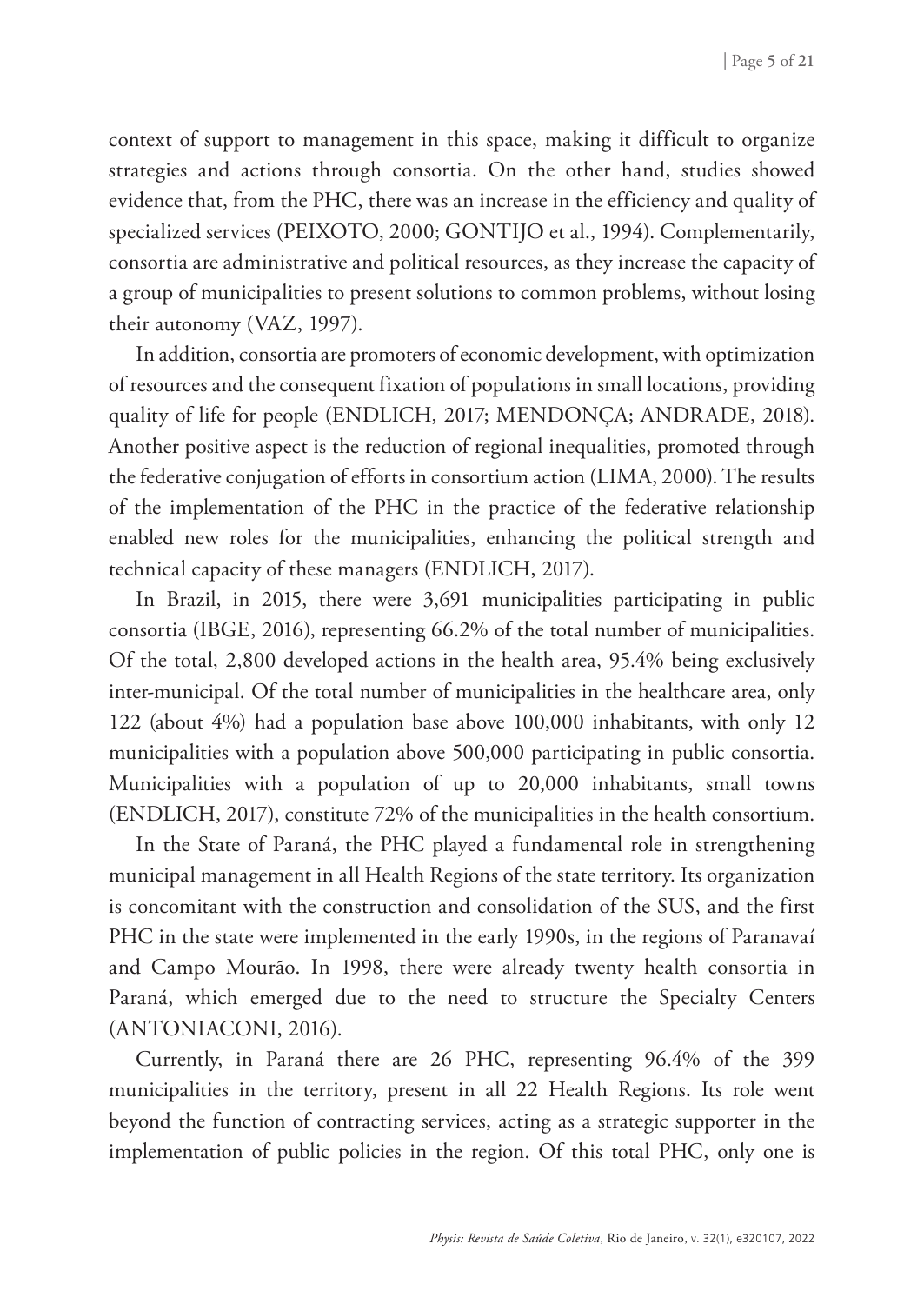configured in a vertical format, with the participation of the state government, with the exclusive purpose of purchasing medicines.

#### **Collective action in evidence**

CA requires, according to Melucci (1989), the sharing of a collective identity, having in common the ability to recognize and be recognized as part of the same social unit. In a contribution, Gohn (1997) emphasizes that it is not just the sum of individualities, but a joint action, a collective project.

The concept of CA, for Melucci (1989), is developed through the Theory of New Social Movements (TNSM), emphasizing its distinction to models that refer to these as maladjustments in the political and social order or products of crisis; or even as an expression of shared beliefs. Thus, he points out that, based on this conceptual overcoming, social aggregation is a permanent phenomenon, since it is a stable and irreversible component of contemporaneity.

For Melucci (1989), the motivation for CA is far from the economistic approach, moving away from the previous Marxist pattern; however, subjects start to fight not only for power or goods, but imbued with a new orientation, there is a search for other immeasurable goods, such as self-fulfillment, solidarity and identity.

Highlighting the collective identity, Melucci (2001) points out that this is not a given or an essence, but a product of exchanges, negotiations, decisions and conflicts, considering the conflict to be present in everyday life, so that the individual's problems have been transformed in collective problems.

When referring to CA, Gohn (2000) indicates that it can manifest itself through large-scale actions or in a less visible way, through organization and communication between groups (COHEN, 2005). In this sense, Gohn (2005) emphasizes that the political dimension is a central factor in the constitutive social action of movements, forming a social collective, which assumes a common demand (GOHN, 2000). Finally, Melucci (2001) states that social conflicts do not disappear, nor does CA. He points out that "there will be an increase in the capacity to produce conflicts and build collective identities, more transitory and more flexible" (p. 10).

Thus, CA is configured as a motivating axis for the decision-making and change process, to which planning refers, and it should be approached from the perspective of the values of solidarity, considered other equally significant aspects for health management, which namely: collective identity (which is linked to territorialization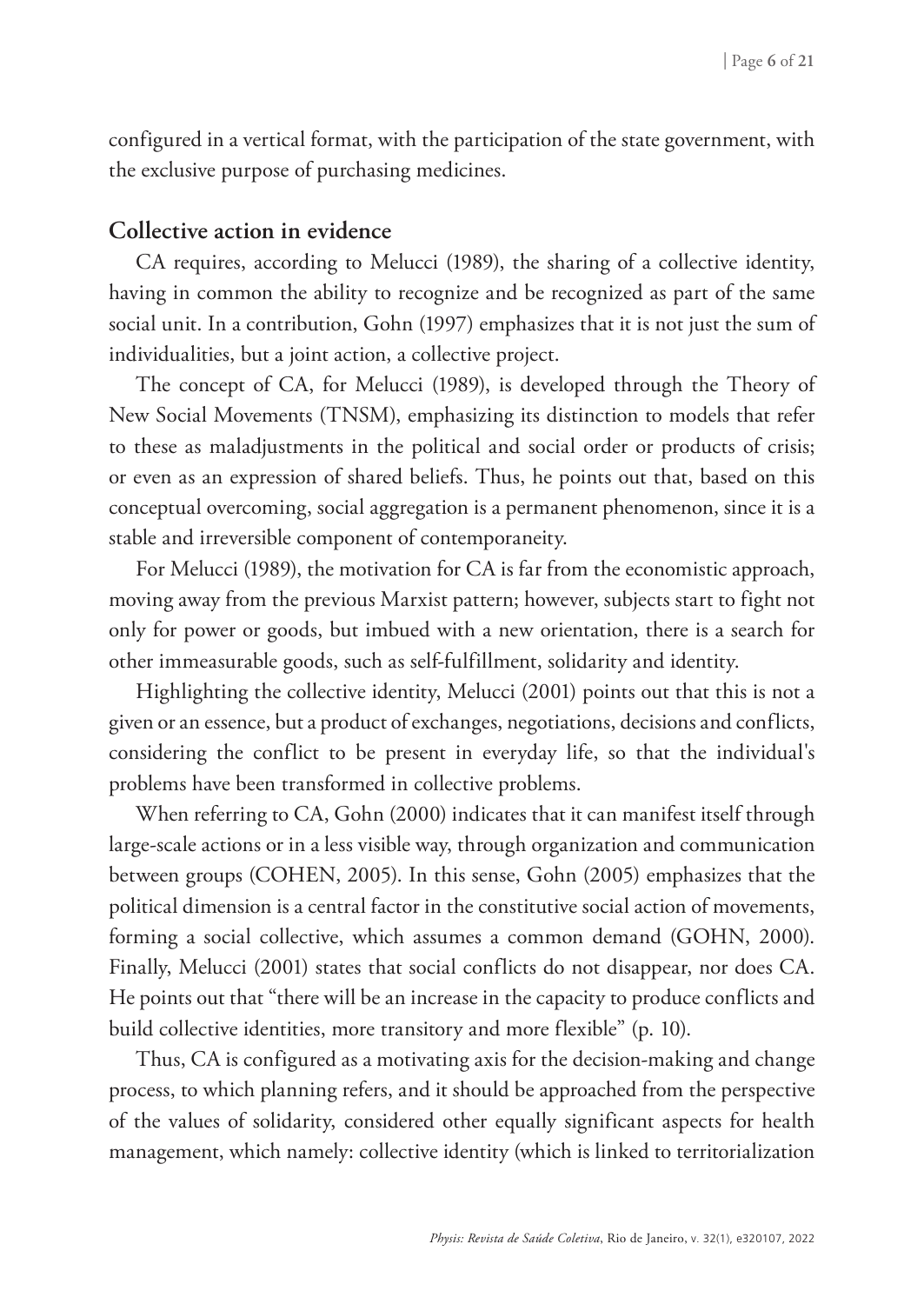and Health Regions), the action of actors (this being a collective action), culture (represented by respect for territorial specificities in the context of health management), daily struggles (which are the practices, actions and instruments of management) and ideology (the principles of the SUS, among other common ideals, may appear as presuppositions).

# The search path

This study presents an exploratory, descriptive and analytical qualitative approach, focusing on the perception of the participating subjects. The study was carried out in the Middle Paranapanema region of the North of Paraná, which includes 21 municipalities, with a total population of about one million. It is a region that has predominantly small municipalities, with only the main municipality of the region being considered large, with approximately 600 thousand inhabitants (IBGE, 2016).

The regional territory has a PHC, headed by a president elected by his peers mayors and a governing body. It has a technical council, made up of health managers and a fiscal council, made up of subjects from the public administration and social control of the consortium municipalities. The actions developed by the consortium are: a) maintenance of a Specialty Center, which performs approximately 800 thousand procedures/year; b) School of Health; c) Outpatient Regulation Unit, with regionalized assistance regulation service; d) Program to support municipal urgency and emergency; between others.

The research subjects were the managers and agents of the management team of the municipalities in the region, the consortium and the state and federal health management sphere, totaling 15 participants. It was considered as an inclusion criterion the representation of health management of municipalities of different sizes, in addition to subjects who work in the federative relationship with municipalities, representatives of state and union management. None of the municipal managers of the territory covered by the consortium were considered among the exclusion criteria; however, the absence of some of the subjects from the focus groups was considered a loss for the study.

In an analysis of the length of experience in the managerial role, it was found that: 12% of the participants had been working for less than 12 months; about 5% of participants, between 12 and 24 months; 51.5% of participants between three and four years in the function and 31.5% of participants working between six and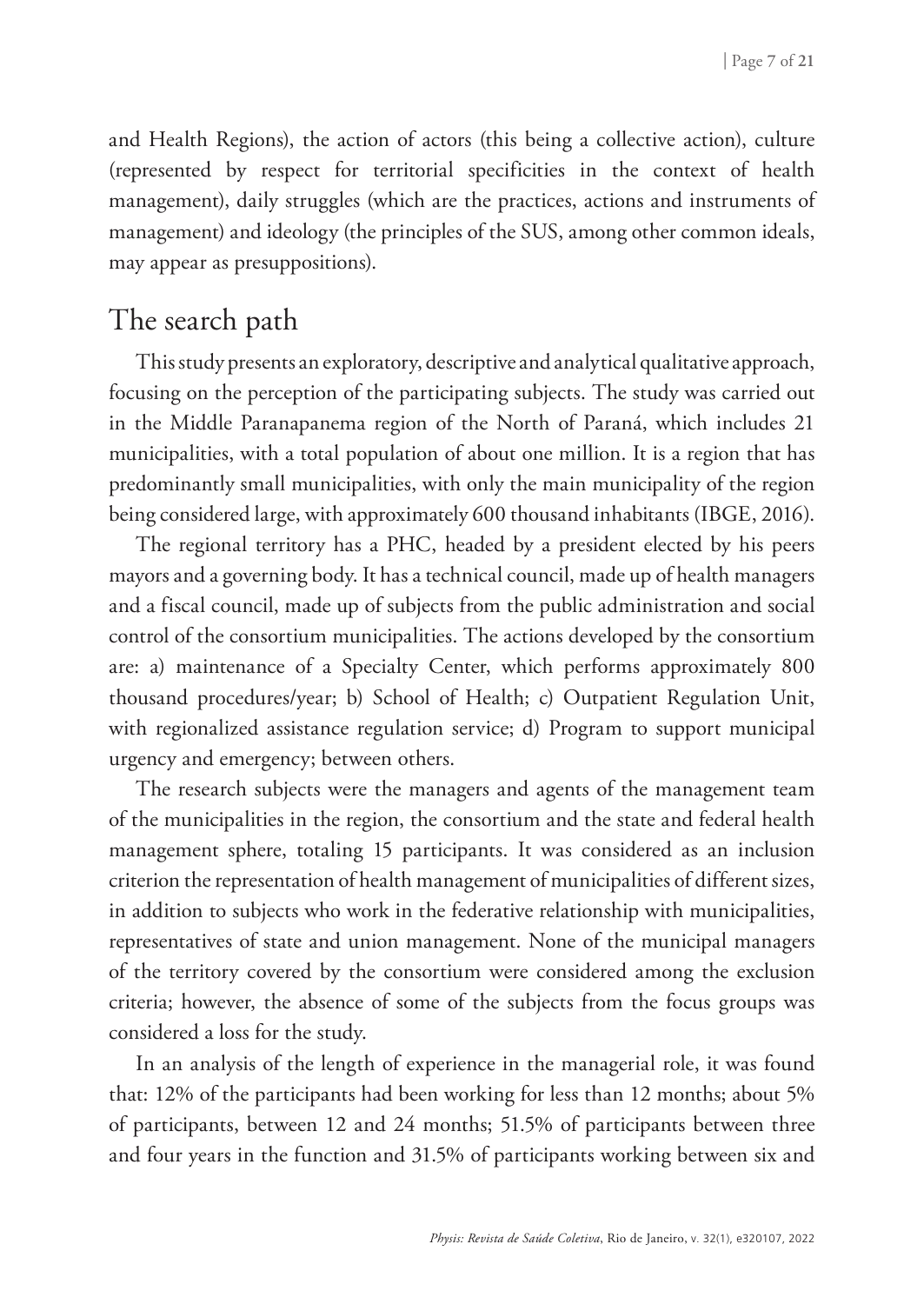11 years in the function. With regard to employment, 63% of those interviewed in the study have a municipal statutory bond, about 5% have a state bond and 32% were in positions of free appointment.

As a data collection instrument, focus groups and complementary interviews were used. The focus groups were carried out separately with representatives of the health management of small municipalities, classified by population base in a group with municipalities with up to 6,000 inhabitants and another with municipalities with 6,000 to 20,000 inhabitants, considering their specificities. The interviews were carried out with subjects representing medium and large cities, with participants from other spheres of management and from the consortium. The questions that guided the data collection process dealt with the PHC practices and its role in the health regionalization process. The interviews and focus groups were recorded and transcribed in full.

For data analysis, the discourse analysis method was used, covering two moments, as proposed by Martins and Bicudo (2003). The first consisted of individual or ideographic analysis, based on the reading of descriptions, for the appropriation of the content of the subjects' speeches, without interpretations, enabling empathy and experimentation of their realities. Then, the units of meaning were discriminated from the speeches and these were then interpreted using linguistic instruments, making the ways of representing the data and the meaning transmitted more evident. In the second moment, a general or nomothetic analysis was carried out, which consists of the understanding and articulation of the different meanings from the re-reading of the collected material, making approximations and identifying convergences and divergences in the units of meaning, resulting in the construction of study configuration categories . With this, from 142 speech excerpts classified into 55 units of meaning, it became possible, from sharing their daily lives, reflections and listening to themselves, to unveil, in analysis of the elements of the discourse, the relevant aspects for the questions of this study, in light of the theoretical foundation of CA (MELUCCI, 1996; GOHN, 1997).

The research is an integral part of the study "Interfederative SUS management in the organization of regional arrangements for medium complexity care in the northern macro-region of Paraná", approved by the Research Ethics Committee of the State University of Londrina under CAAE opinion nº 56868416.1.0000.5231. All ethical and scientific requirements and foundations contained in CNN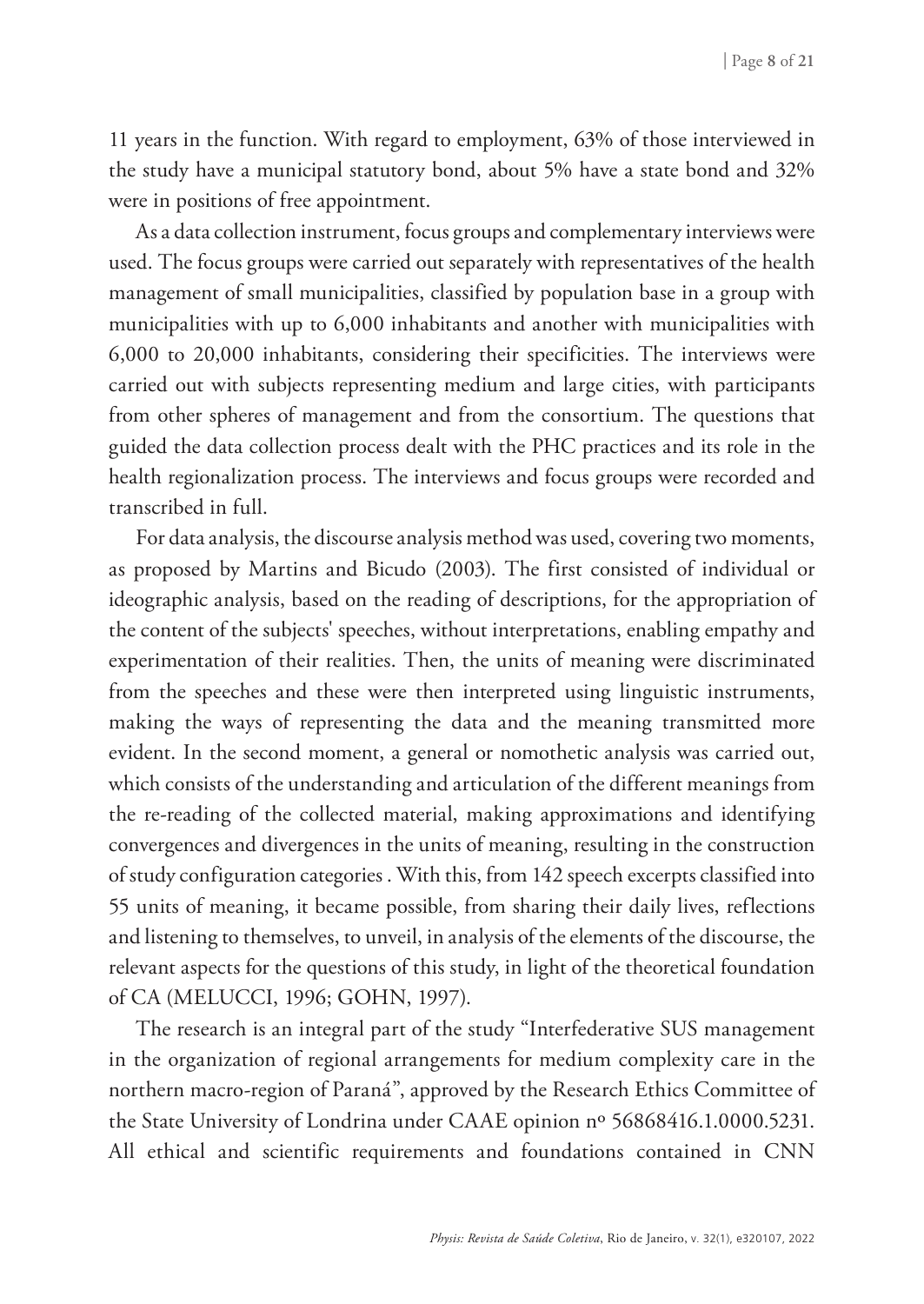Resolution No. 466/12 (BRASIL, 2012), which regulates research with human beings, were respected and participants signed an informed consent form.

## Results and Discussion

The results and discussion are organized in order to unveil situations that limit and, in sequence, situations that favor collective action by the PHC with regard to the regionalization process, as systematized in table 1.

| Categories                                       | Subcategories                                                                              | Results                                                                                           |  |  |
|--------------------------------------------------|--------------------------------------------------------------------------------------------|---------------------------------------------------------------------------------------------------|--|--|
| Conditions<br>that limit<br>collective<br>action | Confusion about the role<br>of the consortium                                              | Role of service provider                                                                          |  |  |
|                                                  |                                                                                            | Role of municipal health manager                                                                  |  |  |
|                                                  |                                                                                            | Service intermediary role                                                                         |  |  |
|                                                  | Relation of different<br>interests between the<br>PHC and the state and<br>federal spheres | History of centralism of the Union                                                                |  |  |
|                                                  |                                                                                            | Implementation of public policies that are not<br>consistent with the local reality               |  |  |
|                                                  |                                                                                            | Consortium interests aiming at the needs identified<br>by the consortium entities                 |  |  |
| Conditions<br>that favor<br>collective<br>action | Representativeness of the<br>consortium action                                             | Representation of the collective of the consortium<br>entities, in their local interests          |  |  |
|                                                  |                                                                                            | Approach scenario and free flow of information                                                    |  |  |
|                                                  |                                                                                            | PHC involvement in the implementation of public<br>policies within the Health Region              |  |  |
|                                                  | Collaborative character                                                                    | The PHC considers the process of strengthening and<br>developing municipalities                   |  |  |
|                                                  |                                                                                            | PHC participation in solving care problems in RS                                                  |  |  |
|                                                  | Permanent and<br>continuing education                                                      | Consortium performance in training AB and health<br>management teams                              |  |  |
|                                                  | Raising public funds                                                                       | The PHC presents projects of interest to the Health<br>Region for raising state and federal funds |  |  |

| Table 1. Systematization table of categories, subcategories and research results |  |  |  |  |
|----------------------------------------------------------------------------------|--|--|--|--|
|----------------------------------------------------------------------------------|--|--|--|--|

Source: Research data.

The study results indicate that in the practice of health management, especially in regional territories, conflicts of interest and difficulties in regional planning that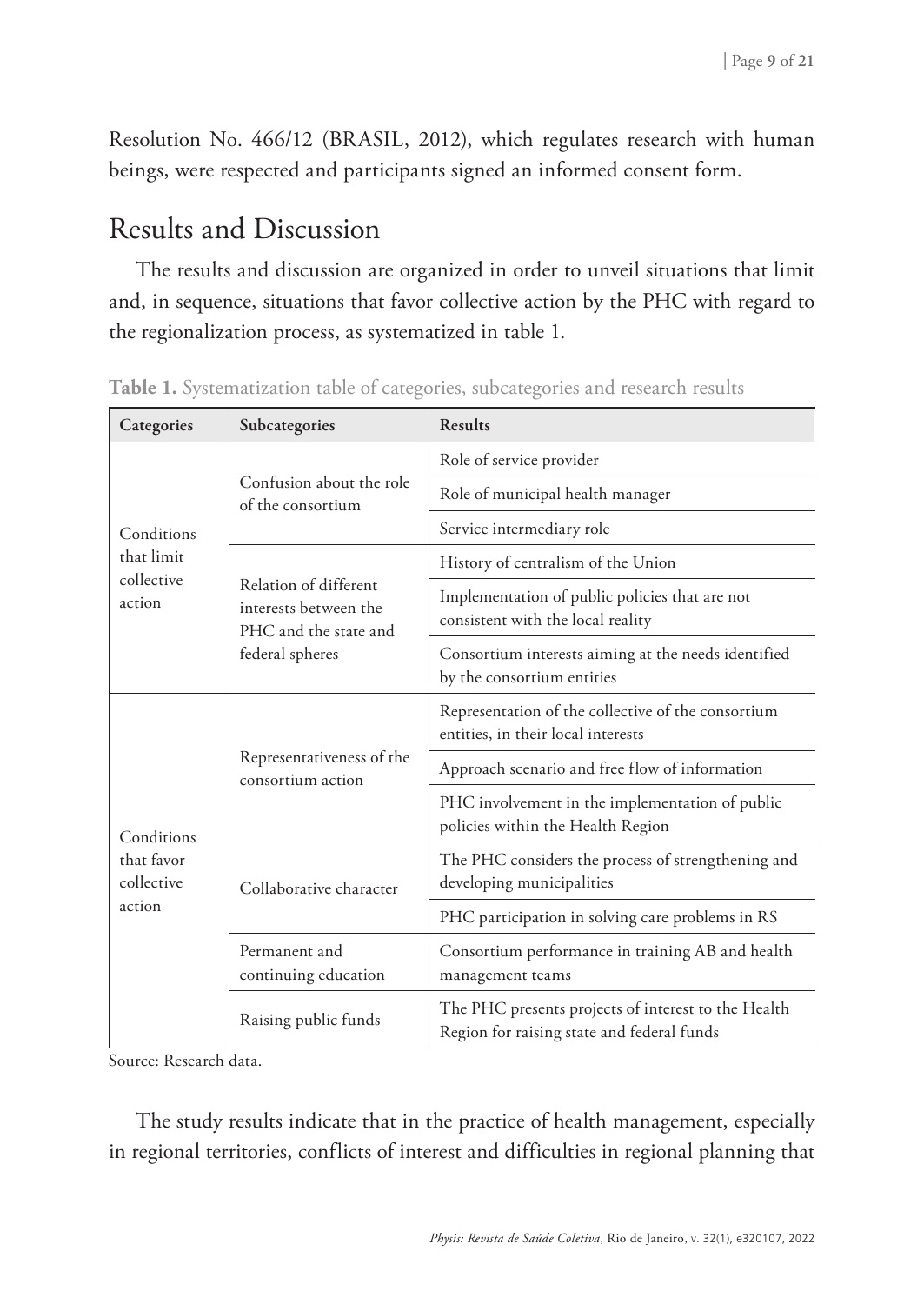consider the needs and specificities of the territory are highlighted, a fact that makes the regionalization process even more challenging. Collective action is a unique element for the consolidation of regionalization, serving as a strategy for expanding the vision of the needs and potential of entities, enabling the implementation of regional planning. Through CA, the feasibility of convergence of municipal health plans is built, with a focus on common goals. CA is effected through the values of alterity, solidarity and collective identity between entities, and can be made possible through consortium action.

Analyzing the performance and role of public consortia, according to the perception of the subjects of this study, it was found that there are conditions that limit collective action and conditions that favor it (Table 1), pointing to paths for regional strengthening. Among the conditions that limit collective action, two situations were highlighted that do not contribute to the realization of regionalization through the PHC. The first is the confusion about the role of the consortium. The perception of the PHC as a service provider was present in the discourse of the research subjects.

This confusion with the figure of the provider occurs, in general, because the consortium has a different legal status from the federative entities, through which it is possible to optimize the provision of public services. However, insofar as the PHC is appointed as a provider, it is not treated by the municipal entity as an arrangement that produces collective action. This understanding is reinforced in the general scope of the State of Paraná, since, in that territory, consortia were born from the need to structure specialized care units, supported by the state government (ROCHA, 2016).

Although decision-making within the PHC is carried out by the mayors and secretaries of Health, it appears that this identity reference delegated to the PHC through the Specialty Centers boosted the mercantilist view of the consortium with municipal managers, resulting in experiences that produced distances between these.

Another factor that contributes to this confusion is the contracting of public services carried out by the PHC, as they manage care points through program contracts. Such experiences, in a way, contributed to the construction of an ideal that relates the consortium to a provider, which is difficult to modify. However, service providers are responsible for defending their organizational and individual interests, which differs from the public consortium, since its consortium nature represents the collective interests of the consortium entities, through programs of common interest.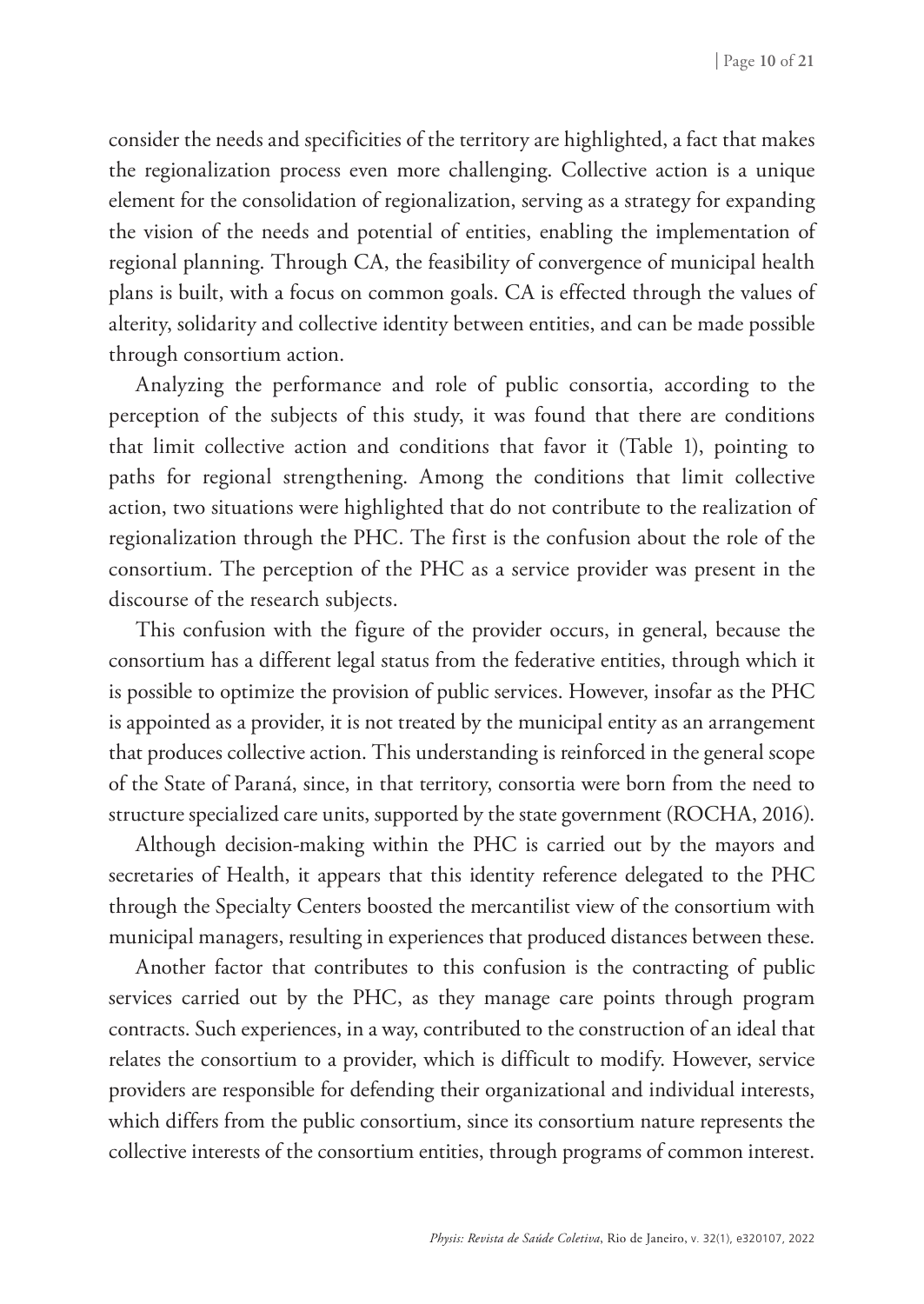In addition to associating the image of the public consortium with the figure of service provider, the functions of public consortia are also confused with that of the health manager, which in Brazil is exercised by the three spheres of government: municipality, state and union. However, the PHC is not and must show a pretense of becoming a federative entity, so that the municipal entity cannot leave its protagonist role in the regional context.

Another role that can be assigned to the consortium is that of a mediator in contracting services for the integration of assistance between the different points of care, which reduces the role of the consortium and impedes its full performance. Consortia were mentioned as tools for contracting services, in the position of indirect administration of the public entity. However, this role is a limiting factor for the consortium's performance, since the mediator is limited to operational tasks, distancing himself from the objectives shared between the entities that compose them.

Given these perceptions, it is worth reflecting on how much the PHC itself, through its performance, reinforces or not the figure of manager, provider or mediator of services. The definition and transparency of the role of the consortium as an instrument to support the health management of its member entities enhance regionalization and strengthen the SUS. The path to advances in this direction requires moving away from both the individualistic behavior of a service provider and the pretension of acting as a manager and acting as a mere mediator of services. This confusion about the role of the PHC hinders the regionalization process and becomes an impediment for CA to take place through the constitution of public consortia between federative entities.

Another scenario that does not favor collective action is the relationship of different interests between the PHC and the state and federal spheres. Historically, the Brazilian federation has been characterized by strong centralism on the part of the Union, so that when the inducing policies coming from the Union are not consistent with some local realities, tensions are revealed. This is because, due to the low revenue of municipalities, especially small towns, they are tempted to adhere to policies that offer financial incentives, without, however, evaluating their contribution to the process of strengthening the Health Region. In this way, the municipality feels compelled to expand their services to obtain greater transfer (SOUZA; MELO, 2008) and subnational entities become hostages to financial induction policies (LIMA, 2008).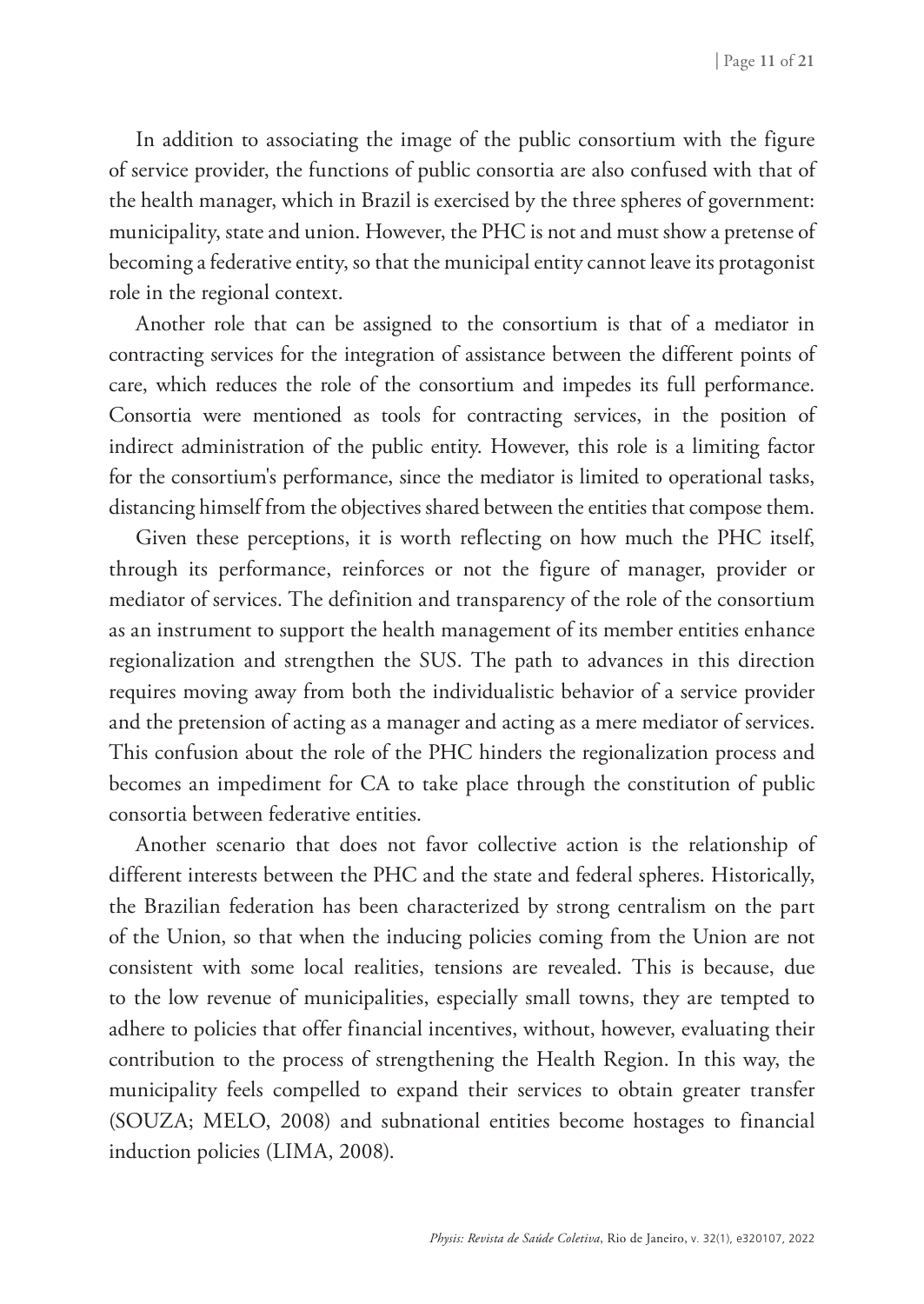In this same sense, the relationship of the PHC with the state sphere can also present tensions, when inducing uniform public policies through incentives, without understanding local specificities. On the other hand, the PHC are called for by their constitutive nature to act in accordance with the needs and specificities of their member entities and have historically been consolidated due to the absence of the State in fulfilling certain roles with the municipality. In addition, the noncompliance with the financial transfer by the Union and the states, in accordance with the provisions of Complementary Law No. 141/2012, has historically been one of the greatest obstacles to the decentralization process, burdening the municipal entity (PINAFO; CARVALHO; NUNES, 2016).

One of the ways to strengthen the role of the State can be made possible through the Integrated Regional Planning, which, presented by CIT Resolution No. 37/2018 (BRASIL, 2018) and other instruments, establishes a set of guidelines in order to advance the process of SUS regionalization, once coordinated by the federative states for the implementation of health policies based on the diagnosis ascertained in the regional territories and carried out by the municipalities and local technical teams.

However, different interests between federative entities are part of the Brazilian democratic political regime, so that debate and conflicts are significant elements for building consensus, provided for in SUS regulations. Complementarily, the interests of the consortia must be representative of the common interests of their consortium entities. In the case of this study, since it is a horizontal consortium made up of municipalities, it is natural that municipal, state and federal interests do not converge, at least initially. In this sense, it is up to the consortia to maintain transparency about the interests they represent and to position themselves as a tool for articulation in the federative relationship. In this way, the performance of the PHC differently from the interests of its member entities discourages entities from acting collectively and distances them from the process of strengthening regionalization.

On the other hand, given the conditions that favor collective action, four aspects were found. The first significant aspect evidenced from the report of the experiences of the actors involved in the study was the representativeness of the consortium action. Municipal managers reinforce the figure of the public consortium as a representative of municipal management. In addition, they point to a scenario of approximation and free transit of information to the consortium members, emphasizing the PHC' performance with equity and its contributory involvement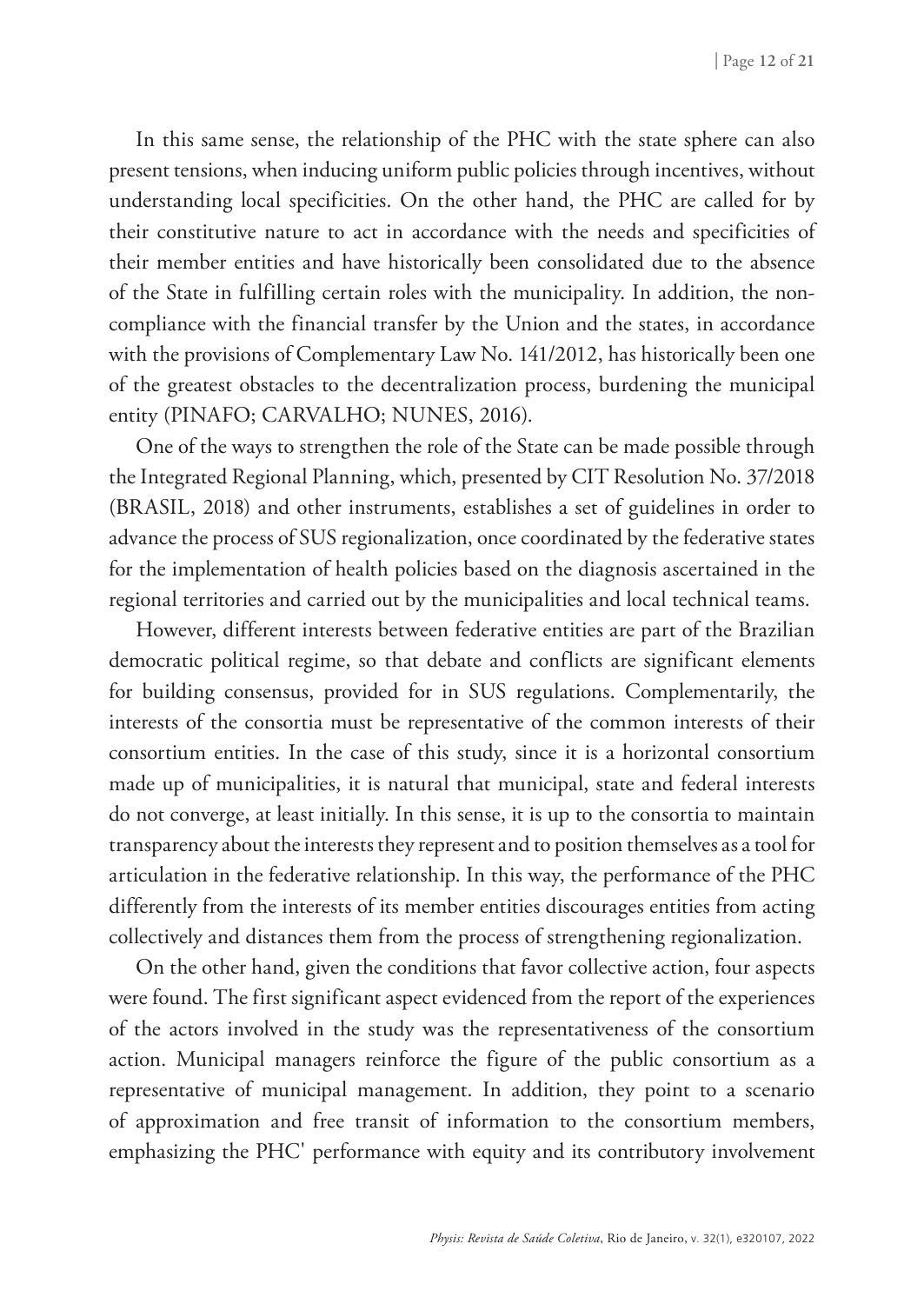with public policies within the scope of RS. This result is consistent with the concept of CA insofar as the representativeness expressed by the subjects can be understood with the collective identity mentioned by Melucci (1989).

The process of implementing federative cooperation through consortium action represented a transition in public management and the passage from a competitive standard to a horizontal and representative cooperative system. According to Rocha and Faria (2004), this is a process of "defragmenting public management", so that when municipalities act together, they obtain several positive results, such as: a) increased capacity for achievement with expansion the reach of public policies; b) greater efficiency in the use of public resources; and c) carrying out actions that would be inaccessible to a single city hall. Thus, cooperation can be a way of joining efforts to meet the individual needs of municipalities in terms of financial, technological and human resources, necessary to carry out their duties.

Another indication that favors the construction of collective action is the recognition, by municipal managers, subjects of the study, of the nature of collaboration that the consortium promotes, since its action reduces the individual costs of municipalities in the implementation of health actions, in addition to working on the solution of care problems in RS. The collaborative character is one of the great structuring axes of collective action. Therefore, when the participants recognize its collaborative aspect in the role of the PHC, the relationship between this result and the framework under analysis becomes evident.

The collaborative character of the PHC has become fundamental in the context of some Brazilian locations, since the municipalization initiatives took place without the care of linking these new responsibilities with financial resources, economic and social development (ARAUJO, 2006), being reinforced in this place of study.

An important characteristic when analyzing the Brazilian context and which coincides with the studied location is the fact that most municipalities are of low population size, without consistent economic activity for fiscal and tax selfsufficiency and with low technical capacity in municipal management. In addition, these are more dependent on constitutional transfers, have a low capacity for their own collection and high expenses with the funding of the executive and the legislature (LEITE, 2014).

Given these limitations, these municipalities are unable to offer their citizens health actions and services in a satisfactory manner. This makes arrangements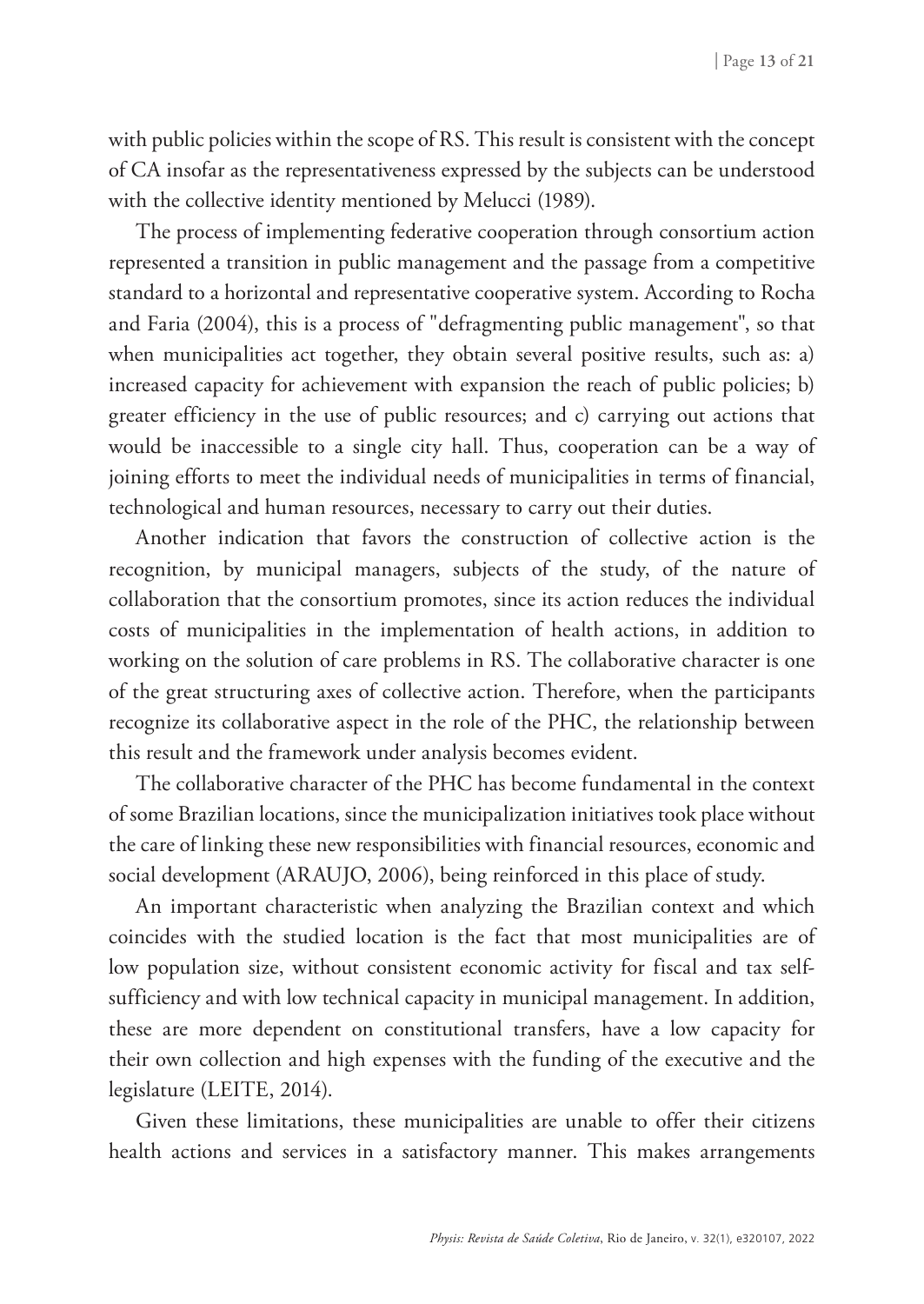that favor inter-municipal cooperation strategic when it comes to distant locations with low population density. This is what the study by Nicoletto, Cordoni Júnior and Costa (2005), developed in the northern region of Paraná, pointed out, whose municipalities with less than 10 thousand inhabitants were the ones that most adhered to the consortia.

In defense of arrangements based on inter-municipal cooperation, Endlich (2017) states that "a competitive world scenario cannot produce anything other than an even more unstable geography with social conditions increasingly marked by social inequality". In this sense, another study corroborates the reflection on cooperation arrangements, also indicating the role of the PHC in its cooperative role, as an "organizational arrangement in the role of articulator of the performance of the municipal manager" (MENDONÇA; ANDRADE, 2018, p 220). Therefore, the need to recognize and build cooperative processes as strategic for overcoming social problems in the regions and for the role of the public consortium in its collaborative nature is reinforced.

Furthermore, the subjects emphasize that, due to the discontinuity in management and the reduced number of professionals working in the management team in small municipalities, the collaborative nature of the PHC allows not only greater access to health care, but also support in organization of management strategies and articulation among peers for joint planning and construction of viable alternatives in the regional territory.

Consortia are also identified as fundamental in the development of permanent and continuing education processes, whether with management teams or assistance teams. The subjects report that, after the initiative of the consortium in the region, the municipalities became demanding training strategies for the Primary Care teams, with a view to problematizing and technically preparing the daily functions, such as: case studies, implementation of clinical regulation protocols, updates in resolving clinical management in health, appropriate use of technologies, exchanges between different professionals and areas of expertise, among others.

With this, the municipal managers, subjects of the study, emphasize that the permanent and continuing education activities carried out by the Health School of the public consortium in the region have favored the qualification of the demand for specialized care services, with a view to resolving this level of care. . As mentioned, the study region has, above all, small municipalities, which have some limitations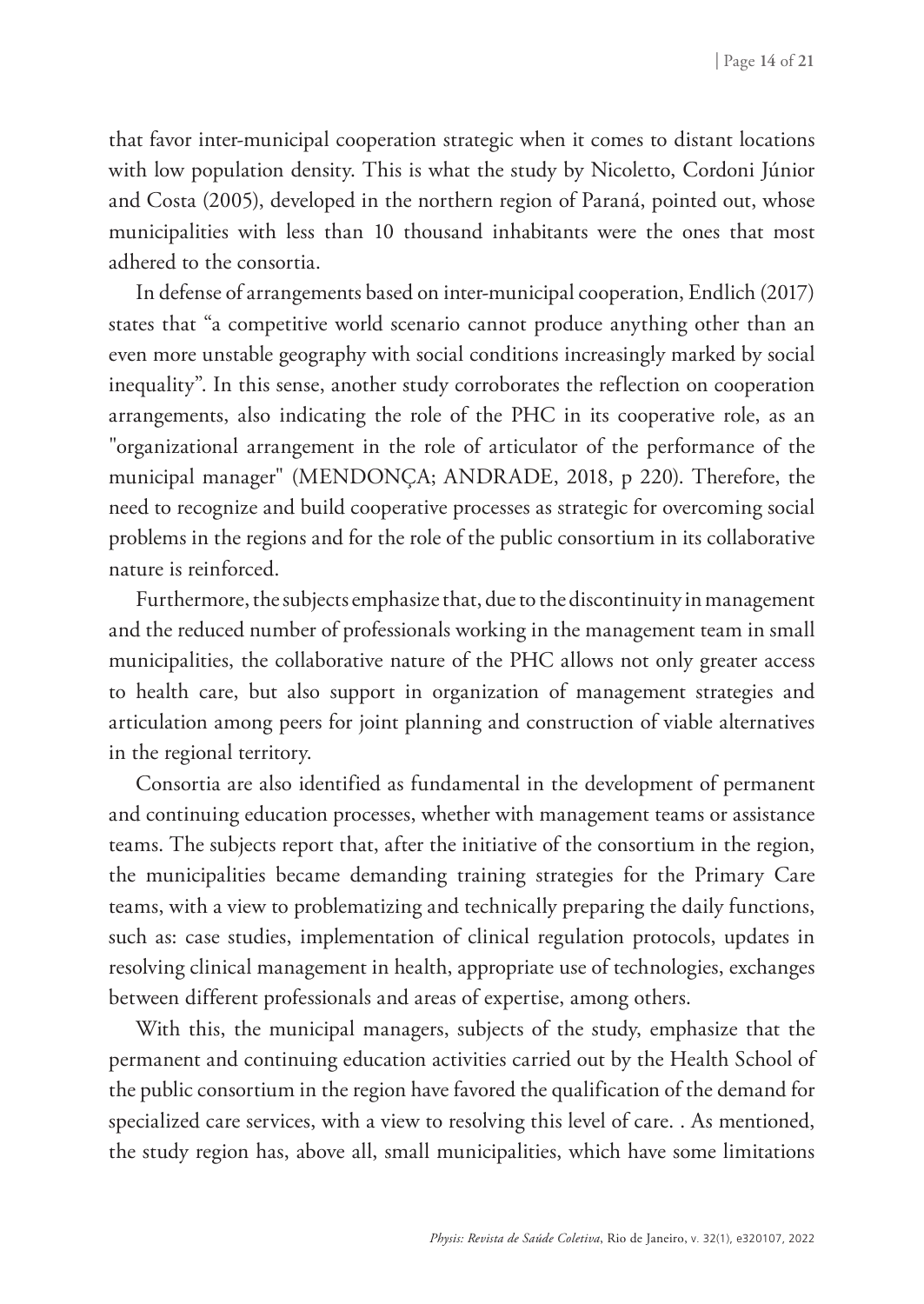with regard to technical issues. Therefore, training and qualification processes for these teams are fundamental and represent a process of solidarity, one of the elements of collective action, making the SR more powerful to act in the structuring of a network of services that meets regional interests.

Corroborating these results, Rivera (2016) states that through consortium initiatives, it is possible to manage services in conditions of efficiency, effectiveness and quality, promoting economic development and wealth distribution.

Analyzing another aspect, the consortium is cited as an agent for raising public resources, for investment purposes in the regional territory, as pointed out by the study subjects. The subjects point out that the executive directors of the consortium play a role in raising funds from the Union and the State, through the presentation of solution projects for the needs of the Health Region.

The same was pointed out by Teixeira (2017), who mentions that the joint action favors the application of incentives from the state and federal government, so that these will support the acquisition of new technologies or implementation of services through the public consortium.

The initiatives identified are in line with what collective action points out and confirm that the resulting benefit, when carried out through the consortium, impacts the empowerment of entities in the relationship between peers and with other spheres of management, promoting scenarios of cooperation and solidarity.

From the representativeness of the consortium action, its collaborative character, the promotion of permanent and continuing education strategies in health with the consortium entities and, finally, the support for raising public resources for the feasibility of implementing regional projects, in short, all these aspects mentioned above favor collective action and are factors that encourage regionalization, in a powerful process for its consolidation.

### Final considerations

The perception of managers about the PHC at the study site presents conditions that limit and favor collective action, pointing to possible paths for strengthening and benefiting the regionalization process. The conditions that limited CA were: a) confusion about the role of the PHC, with an understanding of this role as a service provider, manager or mediator of services; and b) the relationship of different interests between the PHC and the state and federal government.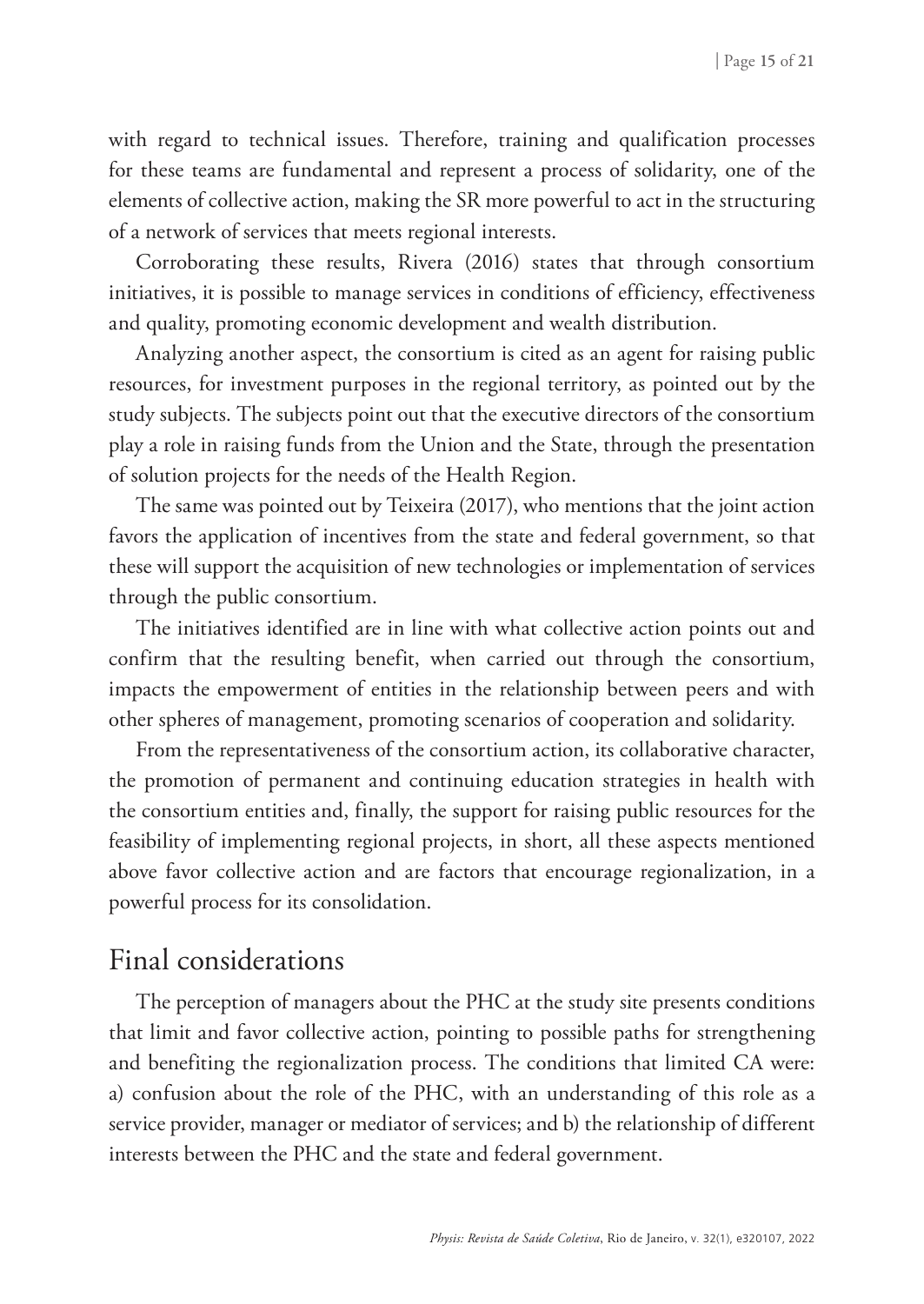The conditions that favor collective action and show that the consortium has acted in a manner consistent with this concept: a) the representativeness that the PHC promotes with the collective of municipalities; b) the collaborative character of the PHC; c) the development of permanent and continuing education actions; and d) the capture of public resources benefiting the regional territory.

In view of this scenario, it appears that despite being provided for in a legal and normative way since the beginning of federalism, the consortium arrangements face limitations for their performance. However, if used properly, they can promote the strengthening of health regions and, consequently, the regionalization process.

However, it is necessary to reduce the unfavorable conditions for CA through measures to structure institutional instruments that favor cooperation and clarify the role of consortia and transparency in the positioning between entities, for the construction of partnerships based on trust, cooperation and regional planning, considering the needs of the territories. These initiatives through the PHC can be developed through the gathering of actors who interact as protagonists, through a mediation network for the empowerment of managers and the health region, which enables the consolidation of Regionalization.

Finally, the study shows the importance of the PHC for regionalization, being an associative tool for federative cooperation, an instrument that should be encouraged and strengthened. For its potentialization, it is necessary that the public consortium is not only understood as an entity provided with its own legal nature, a tangential institution or a new instance of articulation, but that it is considered as support in the spaces of dialogue and decision and increasingly taken as an instrument for exercising collective action.<sup>1</sup>

# References

ANTONIACONI, G. *Consórcios intermunicipais de saúde e o processo de implantação do COMSUS no Estado do Paraná*. Dissertação (Mestrado) – Universidade Estadual de Londrina, Londrina, 2016.

ARAUJO, T. B. Desenvolvimento regional: a descentralização valorizaria a diversidade. In: FLEURY, S. (org.) *Democracia, descentralização e desenvolvimento*: Brasil & Espanha. Rio de Janeiro: FGV; 2006. p. 373-96.

BRASIL. Comissão Intergestores Tripartite. Resolução nº 37, de 22 de março de 2018. Dispõe sobre o processo de Planejamento Regional Integrado e a organização de macrorregiões de saúde. *Diário Oficial da União*, Brasília, n. 58, 26 mar 2018.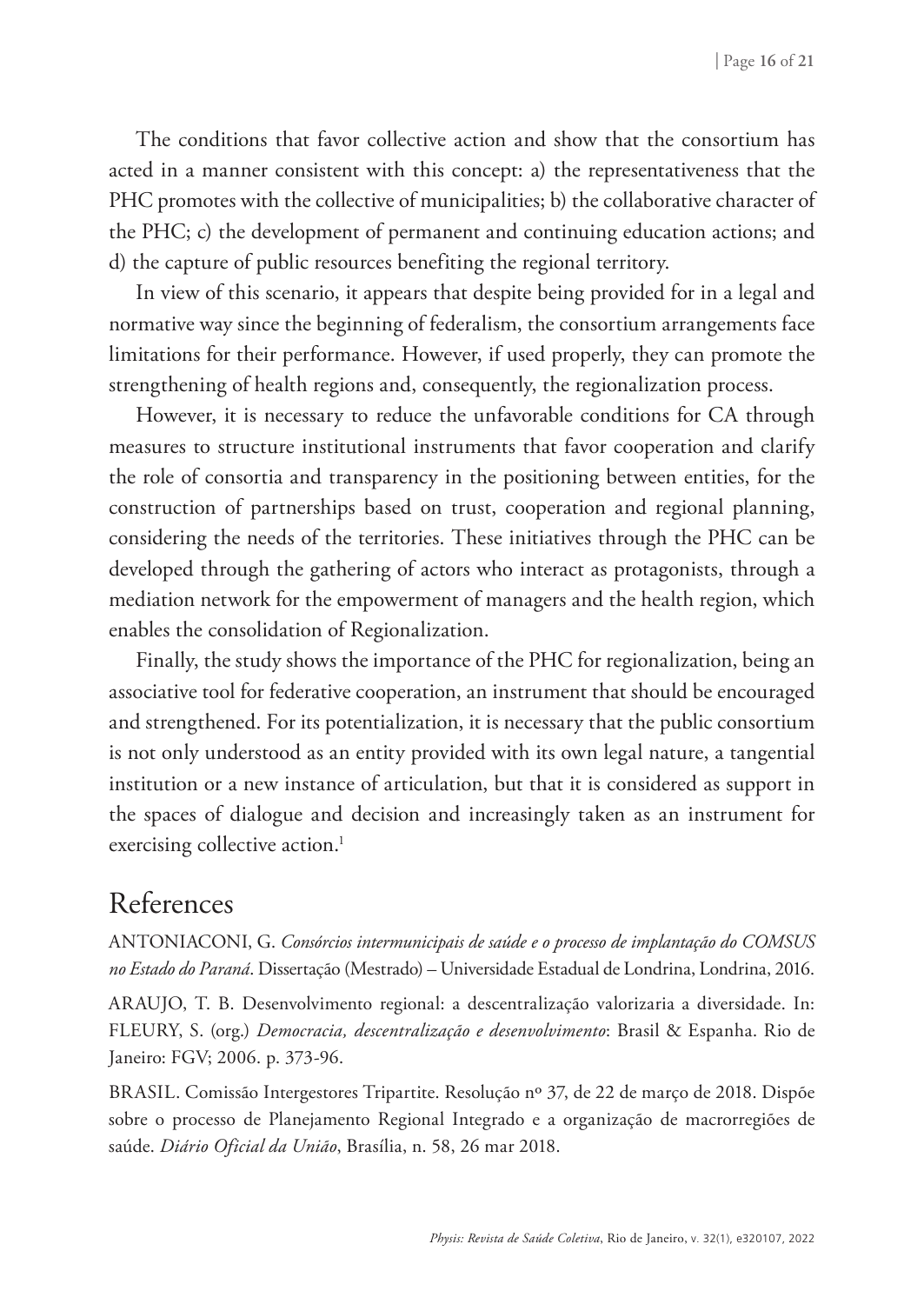\_\_\_\_\_\_. Constituição (1998). Emenda constitucional nº 19, de 04 de junho de 1998. Modifica o regime e dispõe sobre princípios e normas da Administração Pública e dá outras providências. *Diário Oficial da União*, Brasília, 05 jun. 1998.

\_\_\_\_\_\_. Decreto nº 7.508, de 28 de junho de 2011. *Diário Oficial da República Federativa do Brasil*. Brasília, 2011.

\_\_\_\_\_\_. Lei n. 11.107, de 06 de abril de 2005. Dispõe sobre normas gerais de contratação de consórcios públicos e dá outras providências. *Diário Oficial da União*. 07 abr 2005.

\_\_\_\_\_\_. Lei n. 8.080, de 19 de setembro de 1990a. Regula, em todo o território nacional, as ações e serviços de saúde e dá outras providências. *Diário Oficial da União*. 20 set 1990.

\_\_\_\_\_\_. Lei n. 8.142, de 28 de dezembro de 1990b. Dispõe sobre a participação da comunidade na gestão do Sistema Único de Saúde (SUS) e sobre as transferências intergovernamentais de recursos financeiros na área da saúde e dá outras providências. *Diário Oficial da União*. 31 dez 1990.

\_\_\_\_\_\_. Ministério da Saúde. Conselho Nacional de Saúde. Resolução n. 466, de 12 de dezembro de 2012. Aprova diretrizes e normas regulamentadoras de pesquisas envolvendo seres humanos. *Diário Oficial da União*, Brasília, 12 dez. 2012.

\_\_\_\_\_\_. Ministério da Saúde. Portaria n. 399 de 22 de fevereiro de 2006. Divulga o Pacto pela Saúde 2006 – Consolidação do SUS e aprova as Diretrizes Operacionais do Referido Pacto. *Diário Oficial da União*, Brasília, 22 fev 2006.

\_\_\_\_\_\_. Ministério da Saúde. Portaria nº 2.203 de 05 de novembro de 1996. Normativa Operacional Básica nº 01/96. *Diário Oficial da República do Brasil*. 1994 nov. 11; Seção 1. p. 37.

\_\_\_\_\_\_. Ministério da Saúde. Resolução INAMPS nº 258, de 17 de julho de 1991 (reedição). Normativa Operacional Básica nº 01/91. *Boletim de Serviço do INAMPS*. Brasília, 1991.

\_\_\_\_\_\_. *O Ano da Saúde no Brasil*. Ações e Metas Prioritárias. Ministério da Saúde. Brasília, mar. 1997a. 16p.

\_\_\_\_\_\_. *O consórcio e a gestão municipal em saúde*. Brasília: Ministério da Saúde. 1997b. 32p.

CARLOS, V.; TREVAS, P. Consórcio público e o federalismo brasileiro. In: CHERUBINE, M.; TREVAS, V. (Orgs.). *Consórcios públicos e as agendas do Estado brasileiro*. São Paulo: Editora Fundação Perseu Abramo, 2013. 144 p.

CARVALHO, B. G. *et al.* A organização do Sistema de Saúde no Brasil. In: ANDRADE, S. M. *et al*. (Orgs.). *Bases da Saúde Coletiva*. 2 ed. rev e ampl. Londrina: Eduel. 2017, p. 47-92.

COHEN, J. Strategy or Identity: New Theoretical Paradigms and Contemporary Social Movements. *Social Research*, n. 52, p. 663-716, 1985.

ENDLICH, A. M. *Cooperações intermunicipais*: alguns aportes. Maringá: PGE-UEM, 2017.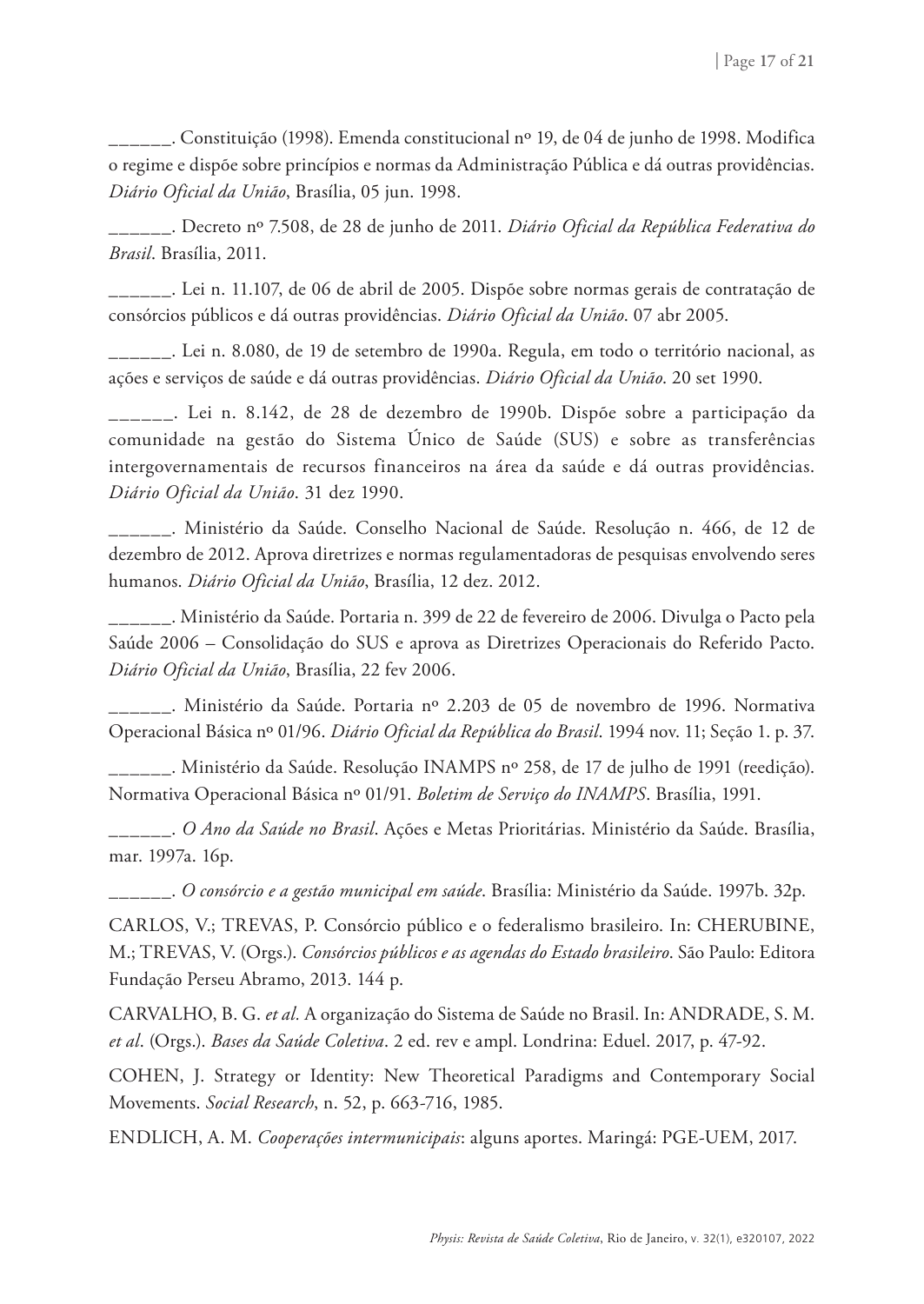FLEURY, S. *Democracia, descentralização e desenvolvimento*: Brasil e Espanha. Rio de Janeiro: Editora FGV, 2006.

FONSECA, F. Consórcios públicos: possibilidades e desafios. In: CHERUBINE, M.; TREVAS, V. (Orgs.). *Consórcios públicos e as agendas do Estado brasileiro*. São Paulo: Editora Fundação Perseu Abramo, 2013. 144 p.

GOHN, M. G. M. 500 anos de lutas sociais no Brasil: movimentos sociais, ONGs e terceiro setor. *Rev. Mediações*, Londrina, v. 5, n. 1, p. 11-40, jan-jun. 2000.

\_\_\_\_\_\_. Cidadania e direitos culturais. *Revista Katálysis*, Florianópolis, v. 8, n. 1, p. 15-23, jan. 2005.

\_\_\_\_\_\_. *Teoria dos movimentos sociais*: paradigmas clássicos e contemporâneos. São Paulo: Edições Loyola, 1997.

GONTIJO, L. T. *et al*. Penápolis: Relato de experiência. *Espaço para a Saúde*, v. 3, n. 3, p. 122-36, 1994.

INSTITUTO BRASILEIRO DE GEOGRAFIA E ESTATÍSTICA. *Perfil dos Municípios Brasileiros*. 2015. Rio de Janeiro: IBGE, 2016. 61 p.

LACZYNSKI, P.; ABRUCIO, F. L. Desigualdade e Cooperação Federativa: um novo olhar para a discussão dos consórcios. In: CHERUBINE, M.; TREVAS, V. (Orgs.). *Consórcios públicos e as agendas do Estado brasileiro*. São Paulo: Editora Fundação Perseu Abramo, 2013. 144 p.

LEITE, F. L. B. *Fusão de municípios*: impactos econômicos e políticos da diminuição do número de municípios em Minas Gerais. Dissertação (Mestrado) – Universidade do Minho, Portugal, 2014.

LIMA, A. P. G. Os Consórcios Intermunicipais de Saúde e o Sistema Único de Saúde. *Cad. Saúde Pública*, Rio de Janeiro, v. 16, n. 4, p. 985-996, dez. 2000.

LIMA, L. D. Federalismo fiscal e financiamento descentralizado do SUS: balanço de uma década expandida. *Trabalho, educação e saúde*, v. 6, n. 3, p. 573-598, 2008.

LOSADA, P. R. *O Comitê de Articulação Federativa*: instrumento de coordenação e cooperação intergovernamental de políticas públicas no Brasil. In: CONGRESO INTERNACIONAL DEL CLAD SOBRE LA REFORMA DEL ESTADO Y DE LA ADMINISTRACIÓN PÚBLICA, XIII., Anais..., Buenos Aires, Argentina, 4-7 nov. 2008.

MARTINS, J.; BICUDO, M. A. V. *A pesquisa qualitativa em psicologia*: fundamentos e recursos básicos. São Paulo: Centauro, 2003.

MELUCCI, A. *A invenção do presente*. Rio de Janeiro: Vozes, 2001.

\_\_\_\_\_\_. *Challenging codes*: collective action in the information age. Cambridge University Press; 1996.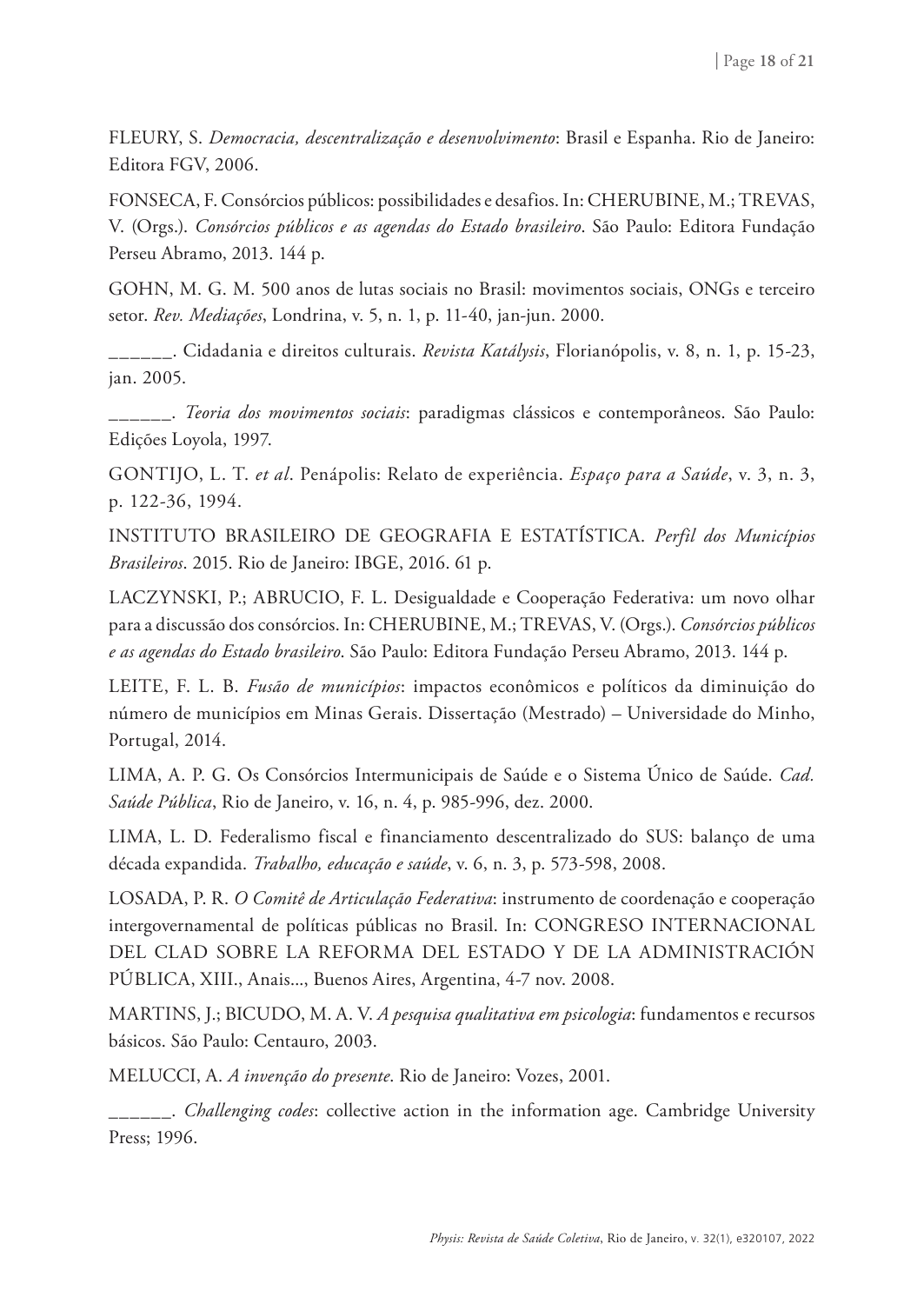\_\_\_\_\_\_. Um objetivo para os movimentos sociais. *Rev. Lua Nova*, v. 17, p. 49-66, 1989.

MENDONÇA, F. F.; ANDRADE, S. K. A. V. Consórcio Público de Saúde como arranjo para relação federativa e o processo de regionalização. *Redes*. Santa Cruz do Sul, v. 23, n. 3, p. 206-224, set. 2018.

NICOLETTO, S. C. S.; CORDONI JR, L.; COSTA, N. R. Consórcios Intermunicipais de Saúde: o caso do Paraná, Brasil. *Cad Saúde Pública*. Rio de Janeiro, v. 21, p. 29-38, 2005.

PEIXOTO, M. P. *Consórcios intermunicipais de saúde*: perspectivas de avaliação de algumas experiências, CIS Penápolis, CIS Amunpar, CIS Teles Pires. Brasília: OPAS e Secretaria de Políticas de Saúde/Ministério da Saúde, 2000.

PEREIRA, A. M. M. Dilemas federativos e regionalização em saúde: o papel do gestor estadual do SUS em Minas Gerais. Dissertação (Mestrado) – Escola Nacional de Saúde Pública, Fundação Oswaldo Cruz, Rio de Janeiro, 2009.

PINAFO, E., CARVALHO, B.G.; NUNES, E.F.P.A. Descentralização da gestão: caminho percorrido, nós críticos e perspectivas. *Ciência & Saúde Coletiva*, v. 21, n. 5, p. 1511-1524, 2016. Disponível em: <https://doi.org/10.1590/1413-81232015215.18942015>. Acesso em: 15 jul. 2020.

RIVERA, R. H. A. Las mancomunidades y consorcios públicos como mecanismos de gestión de los gobiernos autónomos descentralizados en el Ecuador. Tesis (Maestria) - Quito: Universidad Andina Simón Bolívar, Sede Ecuador, 2016.

ROCHA, C. A. A cooperação federativa e a política de saúde: o caso dos Consórcios Intermunicipais de Saúde no estado do Paraná. *Cad. Metrop*., v. 18, n. 36, p. 377-99, 2016.

ROCHA, C. V.; FARIA, C. A. P. Cooperação intermunicipal, reterritorialização da gestão pública e provisão de bens e serviços sociais no Brasil contemporâneo: a experiência dos Consórcios de Saúde de Minas Gerais. *Cadernos Metrópole*, v. 11, n. 1, p. 73-105, 2004.

SILVEIRA, A. P. S. *A cooperação intergovernamental no Estado composto brasileiro*: análise jurídico-constitucional. In: CONGRESSO INTERNACIONAL DEL CLAD SOBRE LA REFORMA DEL ESTADO Y DE LA ADMINISTRACIÓN PÚBLICA, VII. Anais..., Lisboa, Portugal, 8-11 out. 2002. 177 p.

SOUZA, M. K. B.; MELO, C. M. M. Perspectiva de enfermeiras acerca da gestão municipal de saúde. *Revista de Enf. da UERJ*. Rio de Janeiro, v. 16, n. 1, p. 20-5, 2008.

TEIXEIRA, L. S. *Ensaios sobre consórcios intermunicipais de saúde*: financiamento, comportamento estratégico, incentivos e economia política. Brasília: CODEP, 2007 (Temas de interesse do legislativo, 11).

VAZ, J. C. Consórcios Intermunicipais. *Boletim Dicas Pólis-Ildesfes*: AA - Ideias para Ação Municipal, 1997.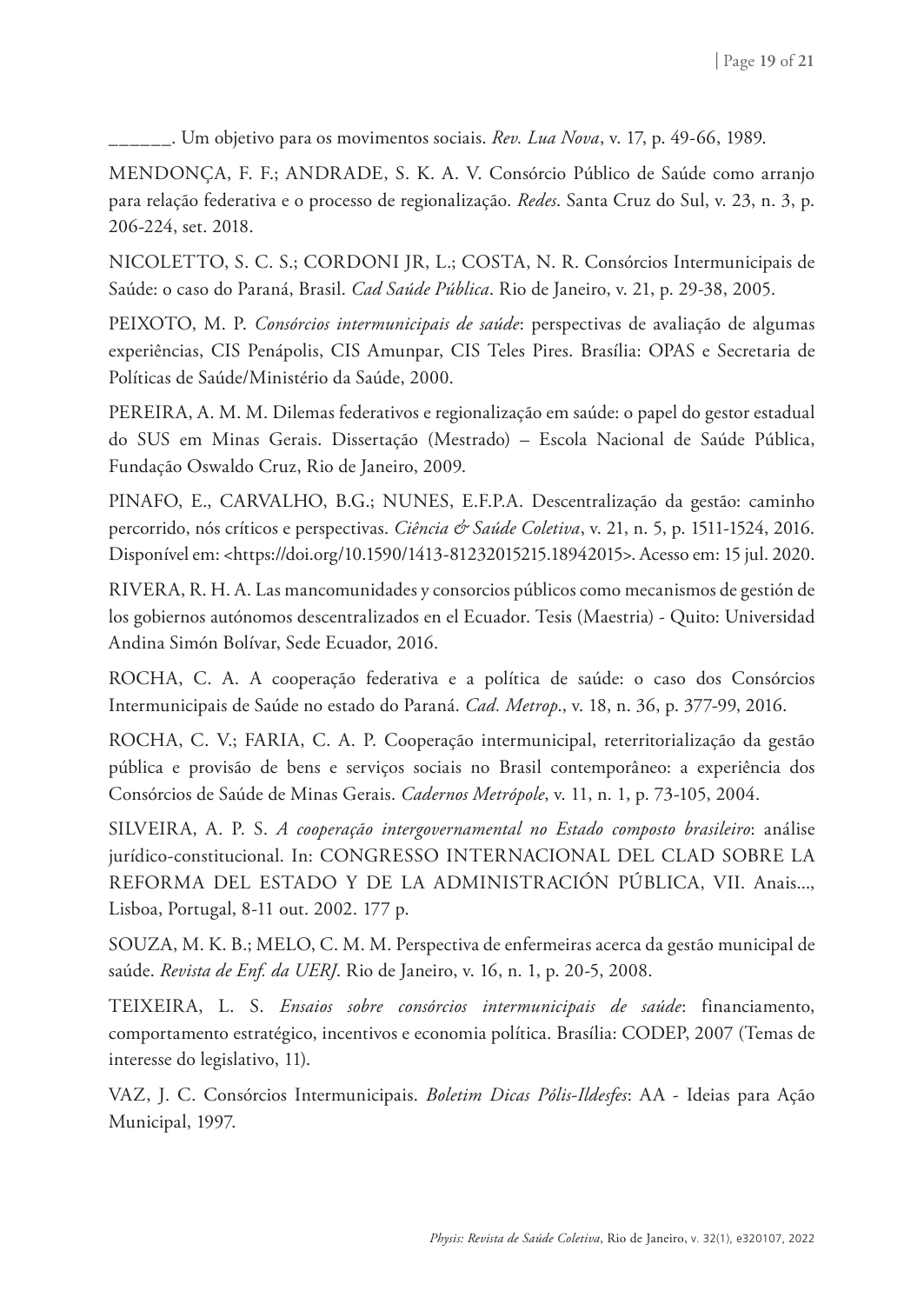#### **Note**

 $^{\rm 1}$  SKAV Andrade participated in the design, data interpretation, article writing and text review. FF Mendonça, AM Endlich and AD González participated in the analysis, article writing and text review.